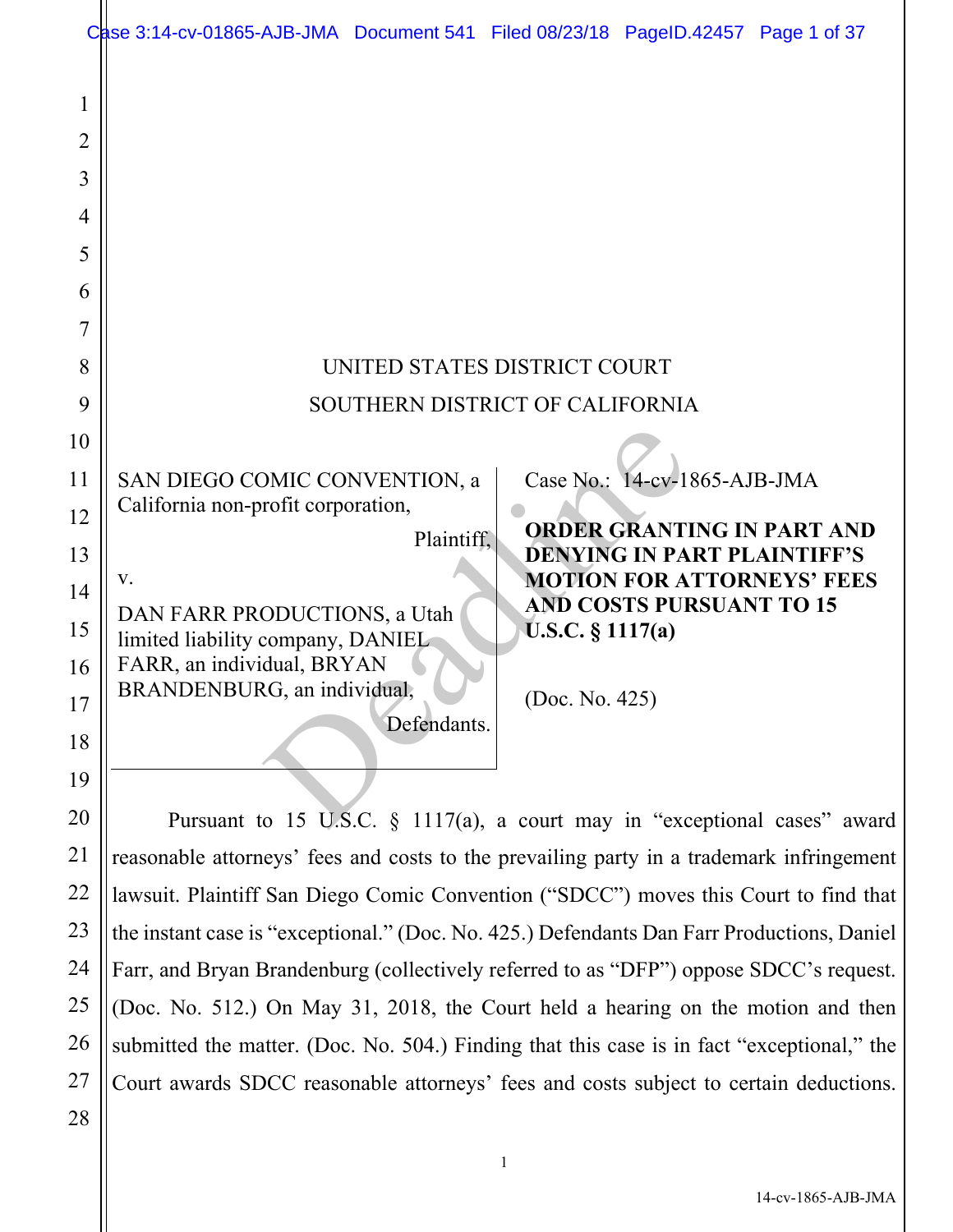Accordingly, the Court **GRANTS IN PART AND DENIES IN PART** SDCC's motion. (Doc. No. 425.)

# **BACKGROUND**

 The Court is already well-versed as to the events leading up to the institution of this action. Thus, for the purposes of this Order, the Court will only provide a narrow review of this lawsuit's factual and procedural background.

 On August 7, 2014, SDCC filed a lawsuit against DFP alleging two causes of action: (1) Federal Trademark Infringement, 15 U.S.C. § 1114; and (2) False Designation of Origin, 15 U.S.C. § 1125(a). (*See generally* Doc. No. 1.) SDCC is a non-profit corporation, formed in 1975, that is dedicated to the awareness and appreciation of comics and related popular art forms. (Doc. No. 1 ¶ 10.) Every year since 1970, SDCC has produced and held its convention known as the "Comic-Con convention" in San Diego, California. (*Id*. ¶ 11; Doc. No. 97 at  $9.$ <sup>1</sup> The convention spans several days in length and showcases several hundred events, workshops, educational and academic programs, games, award shows, costume contests, as well as hosts panels of special guests that include science fiction and fantasy authors, film and television actors, directors, producers, and writers. (Doc. No. 1 ¶ 12; Doc. No. 97 at 9.) In 2016, attendance to San Diego Comic-Con exceeded over 135,000 attendees. (Doc. No. 97 at 9.) that is dedicated to the awareness and appreciatio . (Doc. No. 1  $\P$  10.) Every year since 1970, SDCC own as the "Comic-Con convention" in San Diego.)<sup>1</sup> The convention spans several days in length workshops, educational

SDCC's family of trademarks at issue in this case are:

1. Comic-Con;

- 2. Comic Con International;
- 3. Anaheim Comic-Con; and

<sup>&</sup>lt;sup>1</sup> Page numbers refer to the CM/ECF number and not the number listed on the original document.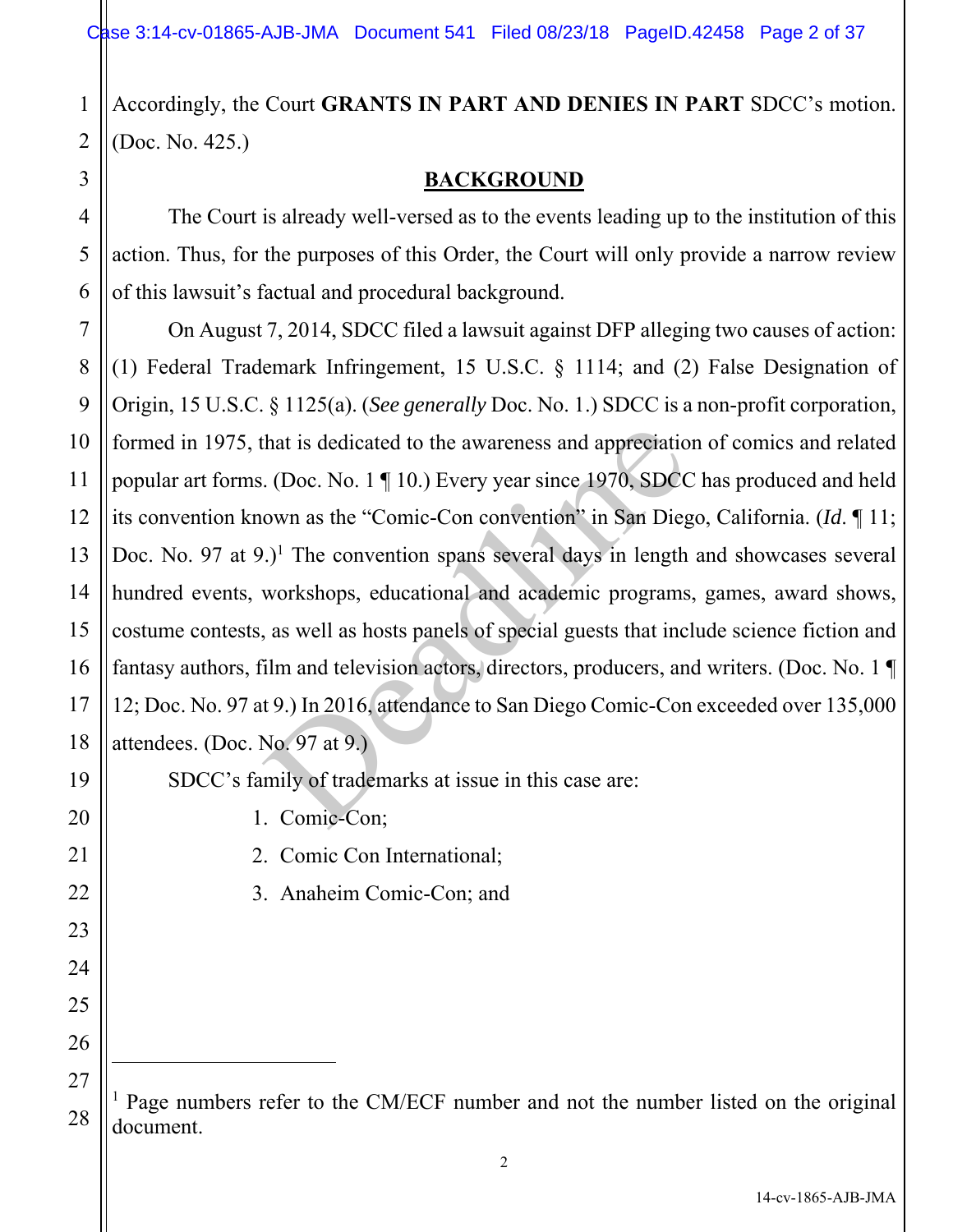

(Doc. No. 1 ¶ 13; Doc. No. 244 at 11.) Each of these registered trademarks is incontestable. (Doc. No. 381 at 25:15–25.) Additionally, SDCC states that it has used these marks extensively and continuously in interstate commerce and thus the marks have become valuable assets as well as symbols of its goodwill and positive industry reputation. (Doc. No. 1 ¶ 15.)

 In early 2013, Defendant Dan Farr Productions, a limited liability company, began to advertise and promote its own popular arts convention named "Salt Lake Comic Con" ("SLCC"). (Doc. No. 234-2 at 7; Herrera Decl. Ex. 5 ("Farr Depo." 11:4–9, Doc. No. 95- 7).) Similar to SDCC's convention, SLCC is a three-day fan event featuring the best in movies, television shows, gaming, sci-fi, fantasy, and comic books. (Doc. No. 244 at 12.) Since 2013, SLCC has been held every year and in the beginning of 2014, Dan Farr Productions created its Salt Lake Comic Con FanXperience event, which has also been held every year since its inception. (Farr Depo. at 11:10–15; Doc. No. 97 at 11.) 1013, Defendant Dan Farr Productions, a limited life or<br>promote its own popular arts convention named '<br>No. 234-2 at 7; Herrera Decl. Ex. 5 ("Farr Depo.<br>DCC's convention, SLCC is a three-day fan eve<br>n shows, gaming, sci-f

 Thus, the marrow of this case is whether DFP's comic arts and popular fiction event named "Salt Lake Comic Con" infringed on SDCC's three incontestable trademarks.<sup>2</sup> On December 8, 2017, after an eight-day jury trial, the jury found that DFP had indeed infringed on SDCC's family of trademarks. (Doc. No. 395 at 2–5.) As to unfair competition and false designation of origin however, the jury found in favor of DFP. (*Id*. at 6.) In total, the jury awarded corrective advertising damages to SDCC in the amount of \$20,000.00. (*Id*. at 8.)

1

2

3

4

5

6

7

8

9

10

11

12

13

14

15

16

17

18

<sup>&</sup>lt;sup>2</sup> The Court notes that after the trial, DFP changed the name of their event to "FanX Salt" Lake Comic Convention." (Doc. No. 513 at 7–8.)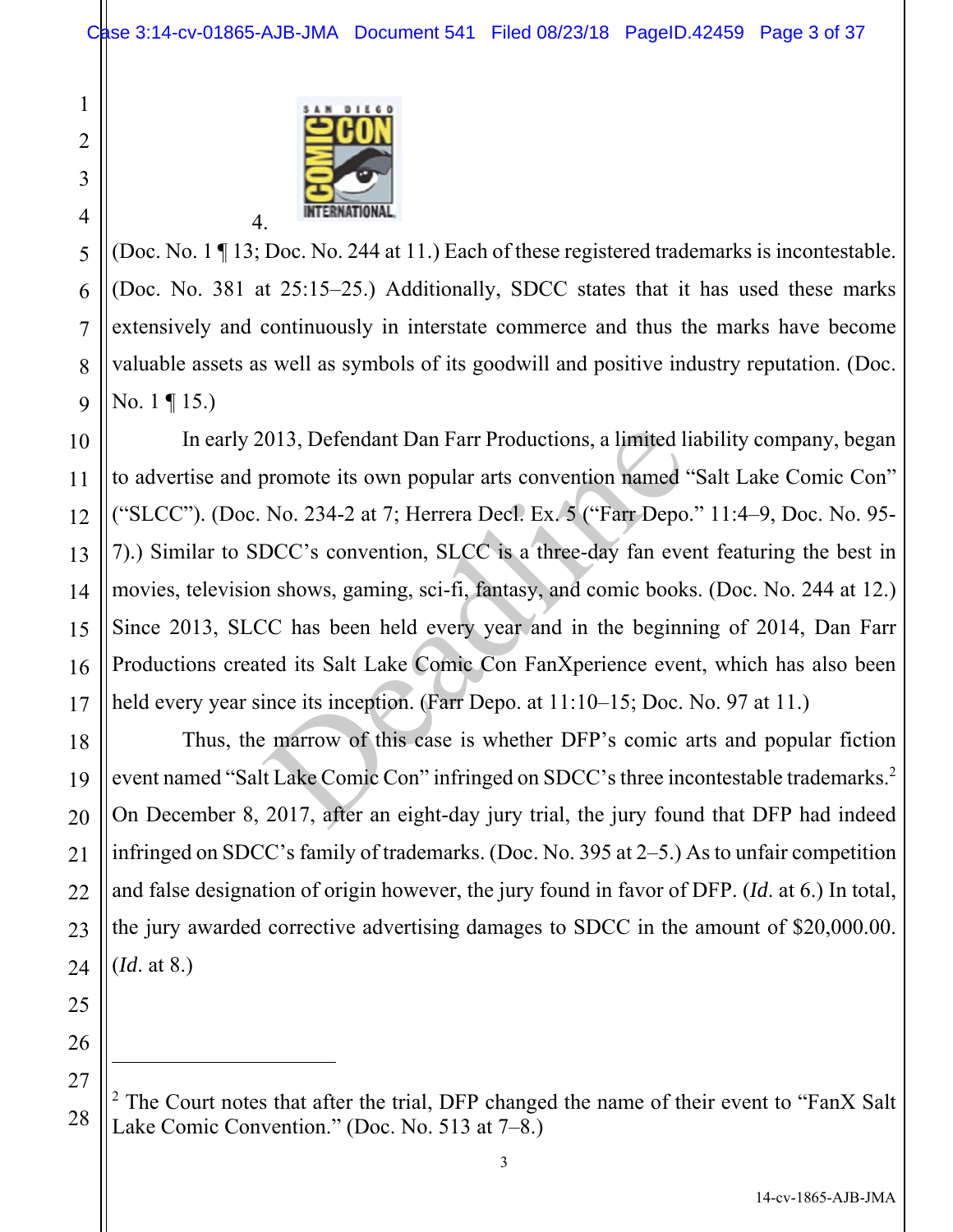Post-trial, SDCC filed three motions: (1) its motion for permanent injunction, (Doc. No. 419); (2) the instant motion, its motion for attorneys' fees and costs, (Doc. No. 425); and (3) its motion for judgment as a matter of law or in the alternative motion for new trial, (Doc. No. 433). Thereafter, on August 8, 2018, the Court ordered SDCC to file a supplemental brief breaking down the total amount of fees it requested. (Doc. No. 523.) DFP then asked for the opportunity to respond to SDCC's supplemental brief. (Doc. No. 531.) The Court granted this request, and DFP's response was filed on August 22, 2018. (*Id.*; Doc. No. 532.)

# **DISCUSSION**

A. This Case is Exceptional Pursuant to 15 U.S.C. § 1117(a)

SDCC's motion provides an exhaustive and detailed account of the actions it believes makes this case exceptional. (*See generally* Doc. No. 425-1.) In opposition, DFP asserts that SDCC's motion is based on distortions, is unpersuasive, and relies on critiques that are hyperbolic and hypocritical. (*See generally* Doc. No. 512.)

 The Lanham Act permits an award of reasonable attorneys' fees to the prevailing party in "exceptional cases." 15 U.S.C. § 1117(a). Originally, "[w]hile the term 'exceptional' [was] not defined in the statute, generally a trademark case [was] exceptional for purposes of an award of attorneys' fees when the infringement [was] malicious, fraudulent, deliberate or willful." *Lindy Pen Co., Inc. v. Bic Pen Corp.*, 982 F.2d 1400, 1409 (9th Cir. 1993). is Exceptional Pursuant to 15 U.S.C. § 1117(a)<br>notion provides an exhaustive and detailed accus case exceptional. (*See generally* Doc. No. 425<br>2's motion is based on distortions, is unpersuasive<br>ic and hypocritical. (*Se* 

 In 2016, the Ninth Circuit in *SunEarth, Inc. v. Sun Earth Solar Power Co., Ltd.*, 839 F.3d 1179 (9th Cir. 2016), relied on the Supreme Court's decision in *Octane Fitness, LLC v. ICON Health & Fitness, Inc.*, 134 S. Ct. 1749, 1756 (2014), to abrogate *Lindy Pen Co.*  and modify the standard definition of "exceptional" in attorney fee recovery Lanham Act cases. *SunEarth, Inc.*, 839 F.3d at 1180. Ultimately, the Ninth Circuit held that "district courts analyzing a request for fees under the Lanham Act should examine the 'totality of the circumstances' to determine if the case [is] exceptional, exercising equitable discretion

1

2

3

4

5

6

7

8

9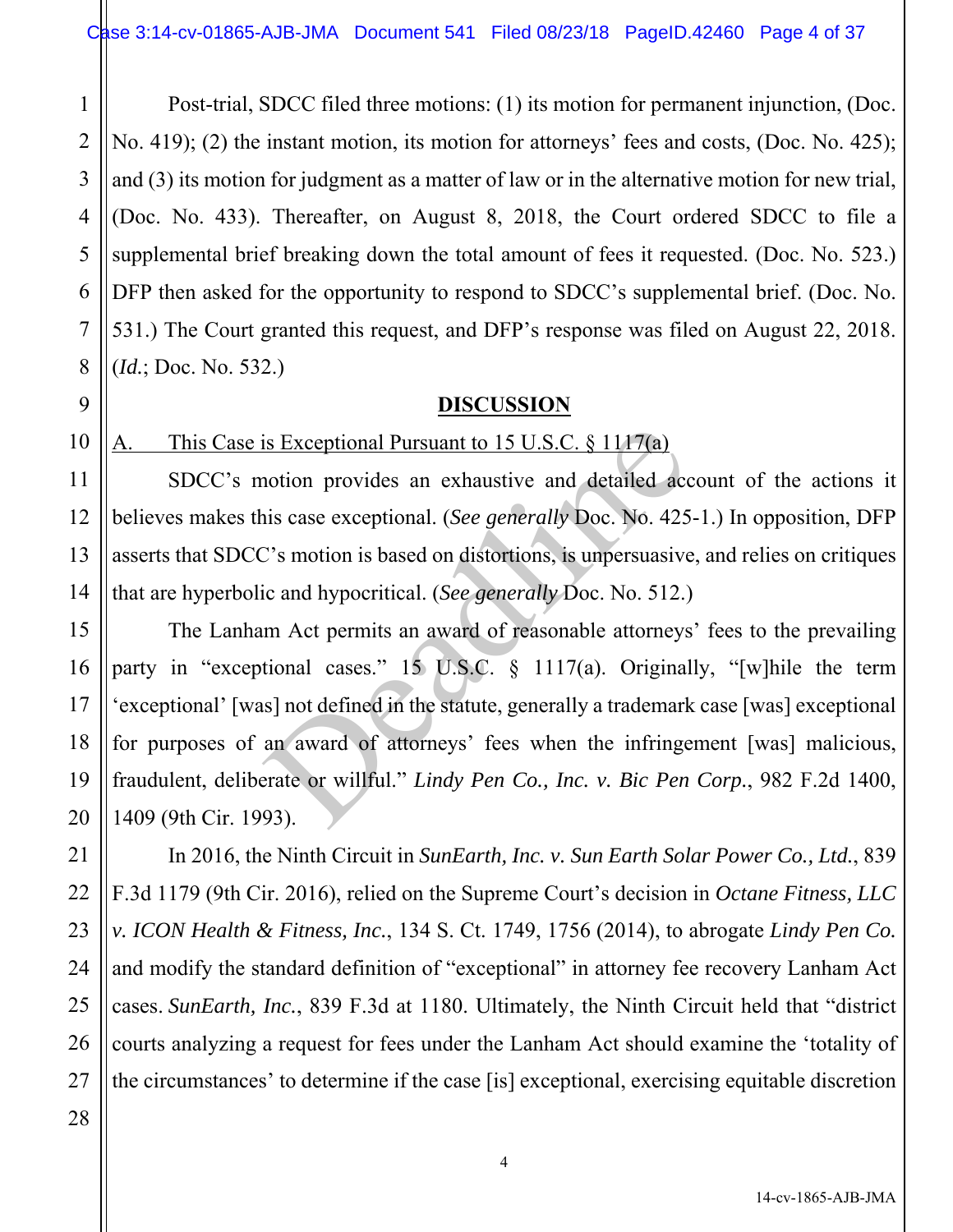1 2 in light of the nonexclusive factors identified in *Octane Fitness* and *Fogerty*, and using a preponderance of the evidence standard." *Id*. at 1181 (internal citation omitted).

3 4 5 6 7 8 9 10 11 12 13 14 15 The Ninth Circuit also defined an exceptional case as one that simply "stands out from others with respect to the substantive strength of a party's litigating position (considering both the governing law and the facts of the case) or the unreasonable manner in which the case was litigated." *Id*. at 1180 (citation omitted). The nonexclusive factors in determining if a case is "exceptional" include: "frivolousness, motivation, objective unreasonableness (both in the factual and legal components of the case) and the need in particular circumstances to advance considerations of compensation and deterrence." *Id.* at 1181 (citation omitted).<sup>3</sup> Additionally, despite the Ninth Circuit's decision to alter the definition of "exceptional," the Federal Circuit held that *Octane Fitness* "gave no indication that [the Federal Circuit] should rethink [its] litigation misconduct line of § 285 cases" and stated that "district courts can turn to [] pre-*Octane Fitness* case law for guidance" regarding such arguments. *SFA Sys., LLC v. Newegg Inc.*, 793 F.3d 1344, 1349 (Fed. Cir. 2015). mitted).<sup>3</sup> Additionally, despite the Ninth Circuit<br>xceptional," the Federal Circuit held that *Oct*<br>ne Federal Circuit] should rethink [its] litigation n<br>d that "district courts can turn to [] pre-*Octan*<br>ing such argumen

 In sum, litigation brought in bad faith or with objectively baseless claims may be considered exceptional, as may litigation demonstrating inequitable conduct or willful infringement. *Fogerty v. Fantasy, Inc.*, 510 U.S. 517, 525 n.12 (1994); *see also Octane Fitness*, 134 S. Ct. at 1757 ("[A] case presenting either subjective bad faith or exceptionally meritless claims may sufficiently set itself apart from mine-run cases to warrant a fee award."). Similarly, courts "have awarded attorneys' fees . . . where a party advances arguments that are particularly weak and lack support in the record or seek only to relitigate issues the court has already decided." *Intex Recreation Corp. v. Team Worldwide Corp.*, 77 F. Supp. 3d 212, 217 (D.C. Cir. 2015). Thus, the determination of "exceptional"

16

17

18

19

20

21

22

23

<sup>&</sup>lt;sup>3</sup> "Octane Fitness lowered the bar for an exceptional case finding[.]" *Veracode, Inc. v. Appthority, Inc.*, 137 F. Supp. 3d 17, 102 (D. Mass. 2015).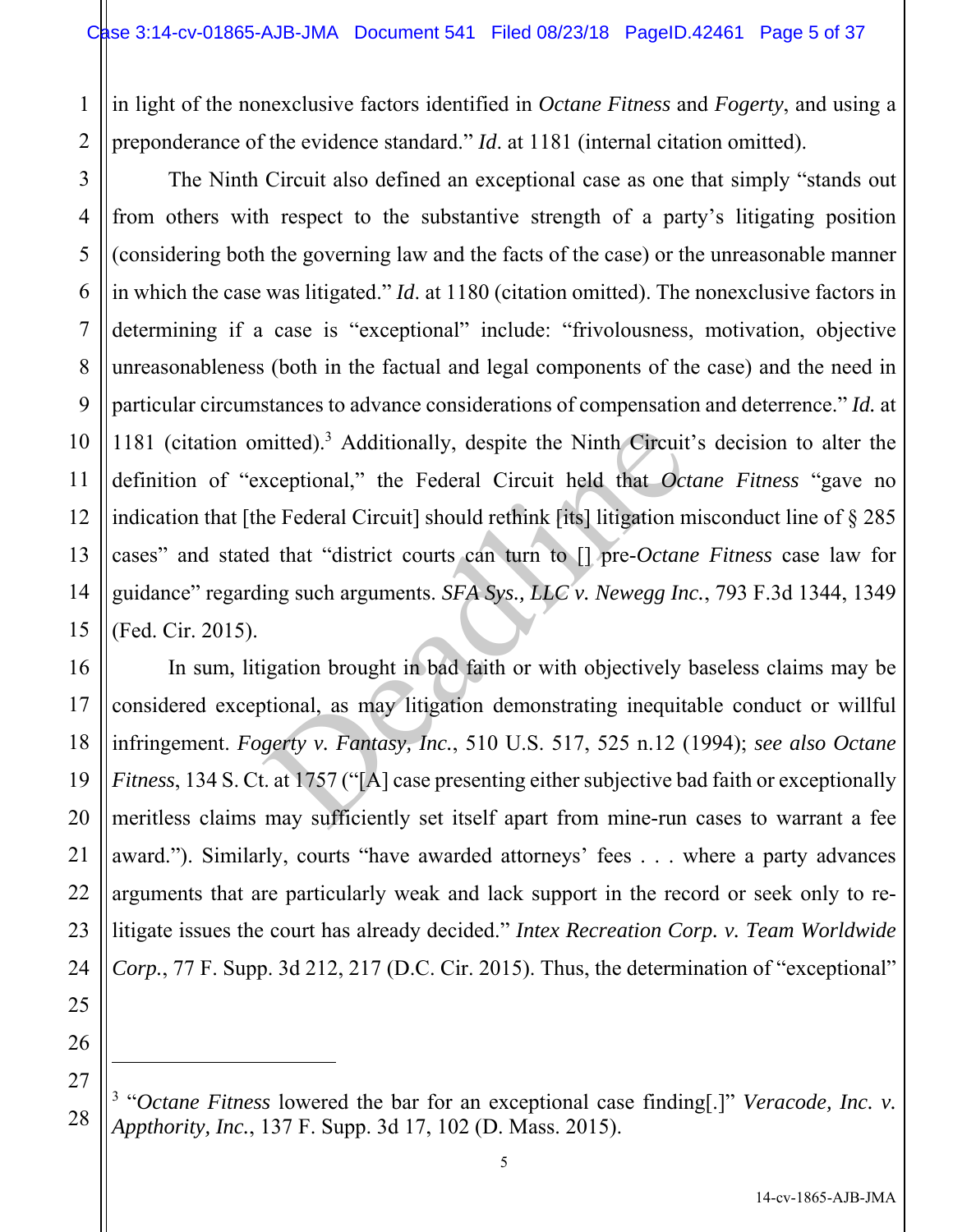1 2 falls squarely within the discretion of the trial court. *Highmark Inc. v. Allcare Health Mgmt. Sys., Inc.*, 134 S. Ct. 1744, 1748 (2014).

4 6 9 10 12 13 Here, the jury found that DFP infringed on all three of SDCC's trademarks, yet also found that DFP did not willfully infringe the marks. (*See generally* Doc. No. 395.) Thus, under the original definition of "exceptional," SDCC's request for attorneys' fees would have been difficult to advance successfully. *See Gracie v. Gracie*, 217 F.3d 1060, 1068 (9th Cir. 2000) ("Here the jury explicitly found that [the defendant] engaged in 'willful' infringement . . .The district court's decision to make a fee award to [the plaintiff] thus flows quite naturally from the jury's finding of willful infringement . . ."). However, after *SunEarth*, examining the totality of the circumstances, the Court finds that this case is not a dime a dozen. Instead, it is a trademark infringement lawsuit that stands out from others based on the unreasonable manner it was litigated and thus an award of attorneys' fees and costs to SDCC is justified.

3

5

7

8

11

14

15

16

17

18

19

21

22

# *i. SDCC is the Prevailing Party*

 As an initial matter, the Court addresses DFP's assertion that the "split verdict" in this case illustrates that there is no clear winner. (Doc. No. 512 at 8–9.) Accordingly, as the Lanham Act only authorizes an award of fees "to the prevailing party," DFP contends that SDCC's motion is flawed. (*Id.*) DFP's argument is both unpersuasive and legally unsound. ing the totality of the circumstances, the Court fields and this assonable manner it was litigated and thus an awar justified.<br> *the Prevailing Party*<br>
all matter, the Court addresses DFP's assertion these that there is no

20 23 24 25 26 27 28 Had DFP researched this issue thoroughly, DFP would have discovered that the jury verdict in favor of SDCC for trademark infringement renders SDCC the prevailing party. *See Farrar v. Hobby*, 506 U.S. 103, 111–12 (1992) (illustrating that a party prevails "when actual relief on the merits of [the plaintiff's] claim materially alters the legal relationship between the parties by modifying the defendant's behavior in a way that directly benefits the plaintiff."); *see also Hensley v. Eckerhart*, 461 U.S. 424, 433 (1983) (holding that a prevailing party is one that "succeed[s] on any significant issue in litigation which achieves some of the benefit the parties sought in bringing suit.") (citation omitted); *Orantes-Hernandez v. Holder*, 713 F. Supp. 2d 929, 942 (C.D. Cal. 2010) ("A plaintiff is deemed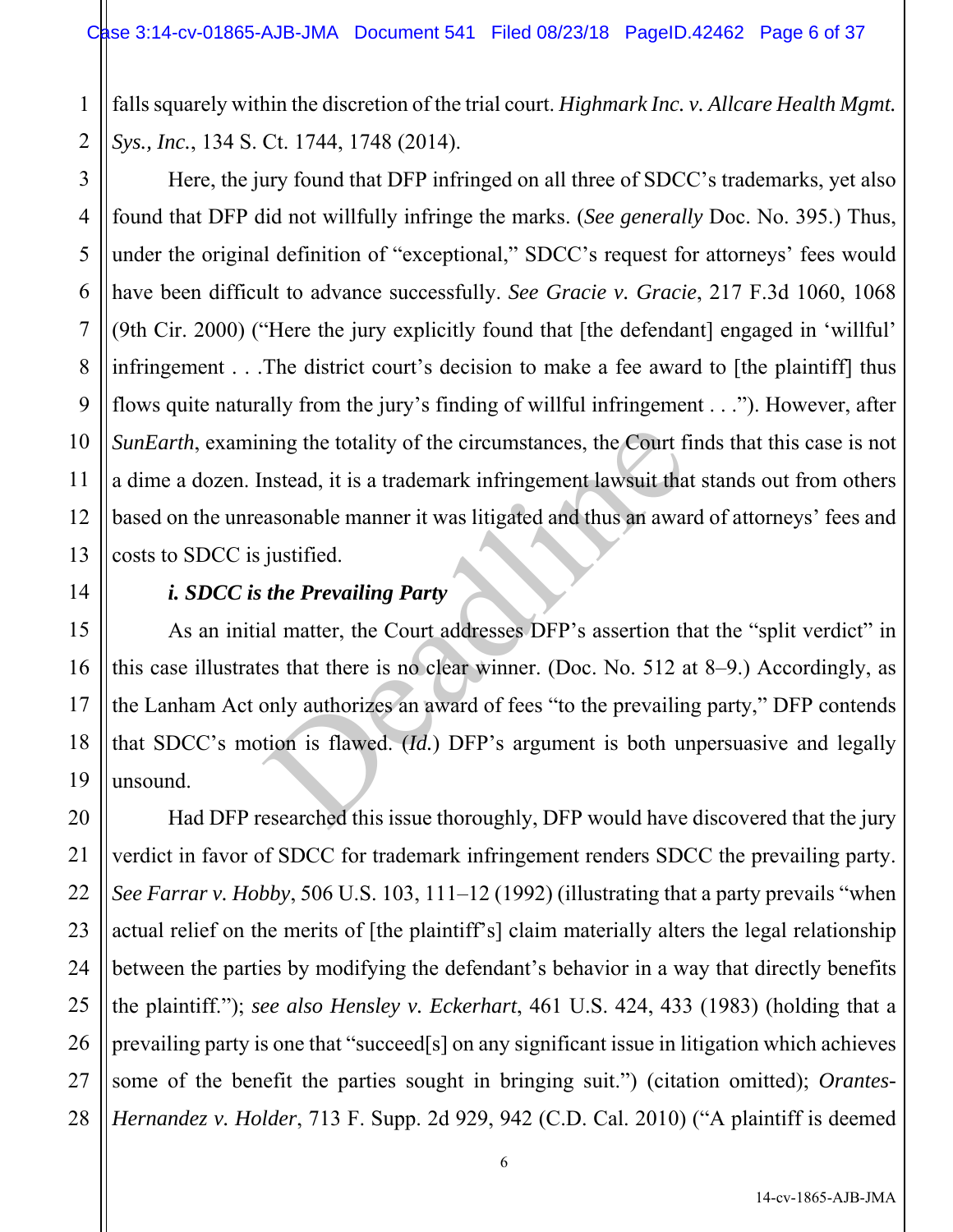1 the 'prevailing party' if, as a result of a judgment or consent decree entered in the legal action he or she brought, there is a 'material alteration of the legal relationship of the parties.'") (citation omitted). Based on the foregoing, in the instant matter, SDCC is the prevailing party for  $\S 1117(a)$  purposes.

 Next, the Court identifies the various circumstances of this case that warrant an award of attorneys' fees and costs under  $\S 1117(a)$ .

## *ii. DFP's Failure to Comply with Court Rules*

The Court highlights three incidents that occurred prior to trial. First, in contravention to this Court's Local Rules, DFP filed two summary judgment motions that totaled over forty pages in length. (Doc. Nos. 216, 218, 244, 245.) The local rules clearly explicate that when filing a motion, all the arguments should be contained in one brief, not exceeding a total of twenty-five (25) pages. CivLR 7.1.h.

 DFP advances two arguments to explain their actions, both of which are nonsensical and only further support this Order's final conclusion. DFP asserts that they had leave to make their filings because the Clerk gave out a single hearing date for all dispositive motions and that SDCC also broke the rules as it filed both a motion for summary judgment and a motion to exclude on the same day, which totaled over forty-three pages. (Doc. No. 512 at 20–21.) DFP's reasoning is disconcerting. Logically, all arguments relating to a specific motion need to be contained in a single motion. Under DFP's theory of motion practice, a party could file a separate brief for every cause of action it sought to dismiss under Federal Rule of Civil Procedure 12(b)(6), thereby violating the page limits set by this Court. This is erroneous. Thus, in contrast to DFP's belief that SDCC broke the rules, it did not. r pages in length. (Doc. Nos. 216, 218, 244, 245.)<br>en filing a motion, all the arguments should be con<br>of twenty-five (25) pages. CivLR 7.1.h.<br>ces two arguments to explain their actions, both o<br>support this Order's final c

 The Court also highlights that DFP did not file a timely Daubert challenge to SDCC's expert Patrick Kennedy. The Court then denied DFP's motion to file a late challenge, however despite this, DFP utilized a motion in limine to revisit the issue. (Doc. Nos. 321, 345, 340; Transcript of Motion in Limine Hearing at 169:14–16, November 14, 2017.) In the same vein, after DFP lost a Daubert challenge to SDCC's expert Mr. Ezell,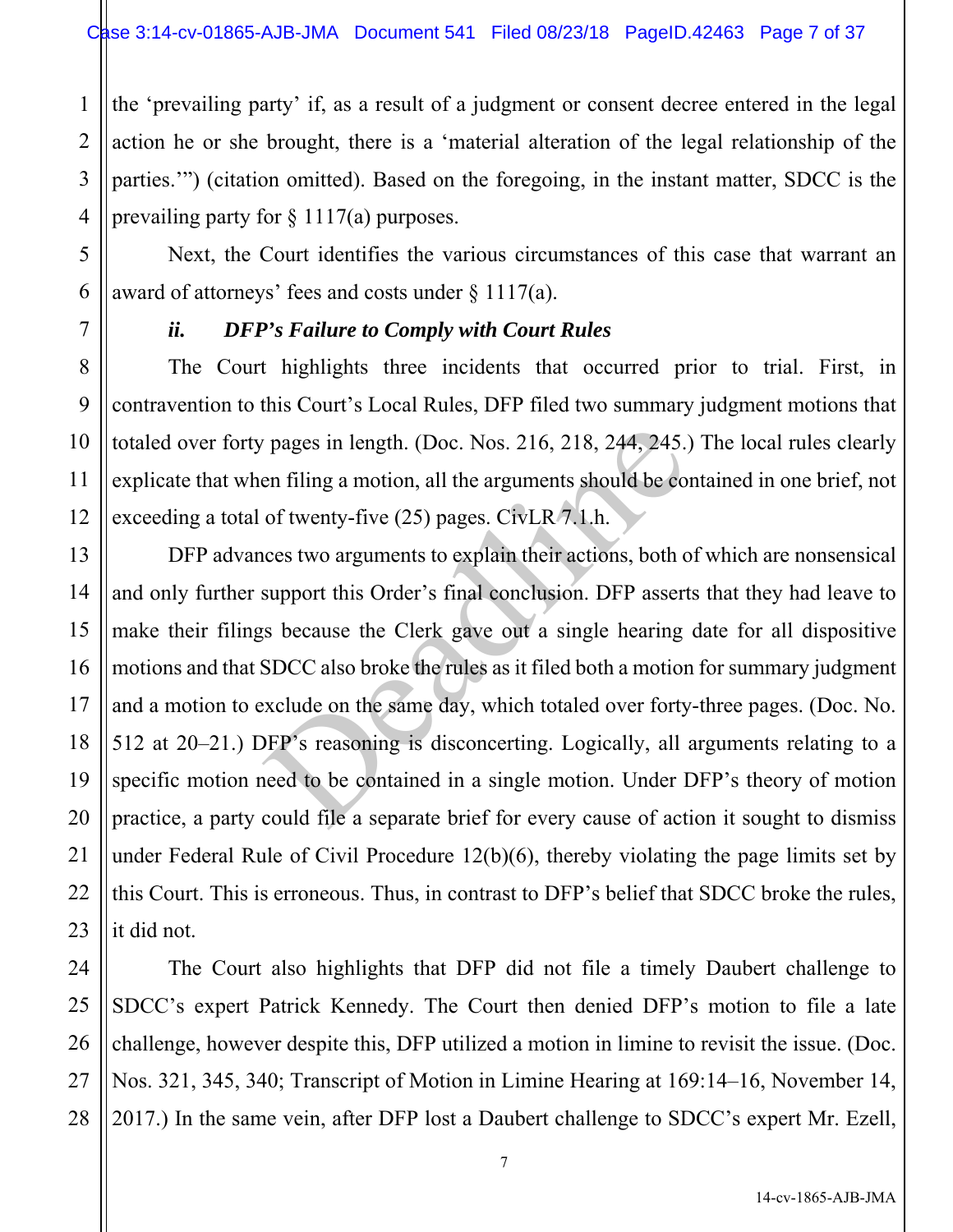3 (Doc. No. 263 at 10), DFP attempted to re-introduce their argument that Mr. Ezell and his Teflon Survey were irrelevant both during motion in limine, (Doc. No. 314-1 at 7), and in their motion for judgment as a matter of law, (Doc. No. 429-1 at 14).

 Finally, the most prominent example of DFP's disregard for this Court's rules and procedures occurred on June 23, 2017, when DFP filed a motion for leave to amend their pleading that expressly referenced testimony that had been designated "Confidential— Attorneys' Eyes Only" by SDCC and the Protective Order in this case. (Doc. No. 129-1 at 3.) In spite of the highly confidential information contained in the document, Defendant Bryan Brandenburg also disseminated the information on the Internet through his social media accounts and SLCC's Twitter Page. (*Id.*)

In sum, DFP's indifference to this Court's rulings and the Local Rules are actions that should be deterred by compensation furnished to SDCC.

# *iii. DFP's Unreasonable Manner of Litigation*

1

2

4

5

6

7

8

9

10

11

12

13

14

15

16

17

18

19

20

21

22

23

24

25

27

# a. DFP's Persistent Desire to Re-Litigate Issues Already Decided

 At every opportunity, DFP has repeated, re-argued, and recycled arguments already briefed by both parties and analyzed and ruled on by the Court. This type of wasteful litigation tactic forced SDCC to expend extra, unnecessary legal fees and drove this Court to squander already limited judicial resources. nd SLCC's Twitter Page. (*Id.*)<br>FP's indifference to this Court's rulings and the lerred by compensation furnished to SDCC.<br>Unreasonable Manner of Litigation<br>FP's Persistent Desire to Re-Litigate Issues Alrea<br>pportunity, D

 The Court first focuses on DFP's naked licensing defense. This defense was first produced at summary judgment. (Doc. No. 263-1 at 20–25.) However, finding insufficient evidence to support the theory, the Court denied DFP's motion on the matter. (Doc. No. 263 at 26–29.) Thereafter, during the pre-trial conference, after the Court expressed its concern that there was not enough evidence to bring this defense to trial, DFP offered to prepare a formal proffer document on the issue and submit that in advance of the motion in limine hearing. (Doc. No. 265 at 9:11–11:19.)

26 28 DFP's formal proffer document provided the Court relatively the same evidence supplied at summary judgment. (Doc. Nos. 315, 344.) Accordingly, still finding the evidence inadequate, the Court denied the motion. (Doc. No. 340.) Post-trial, DFP's motion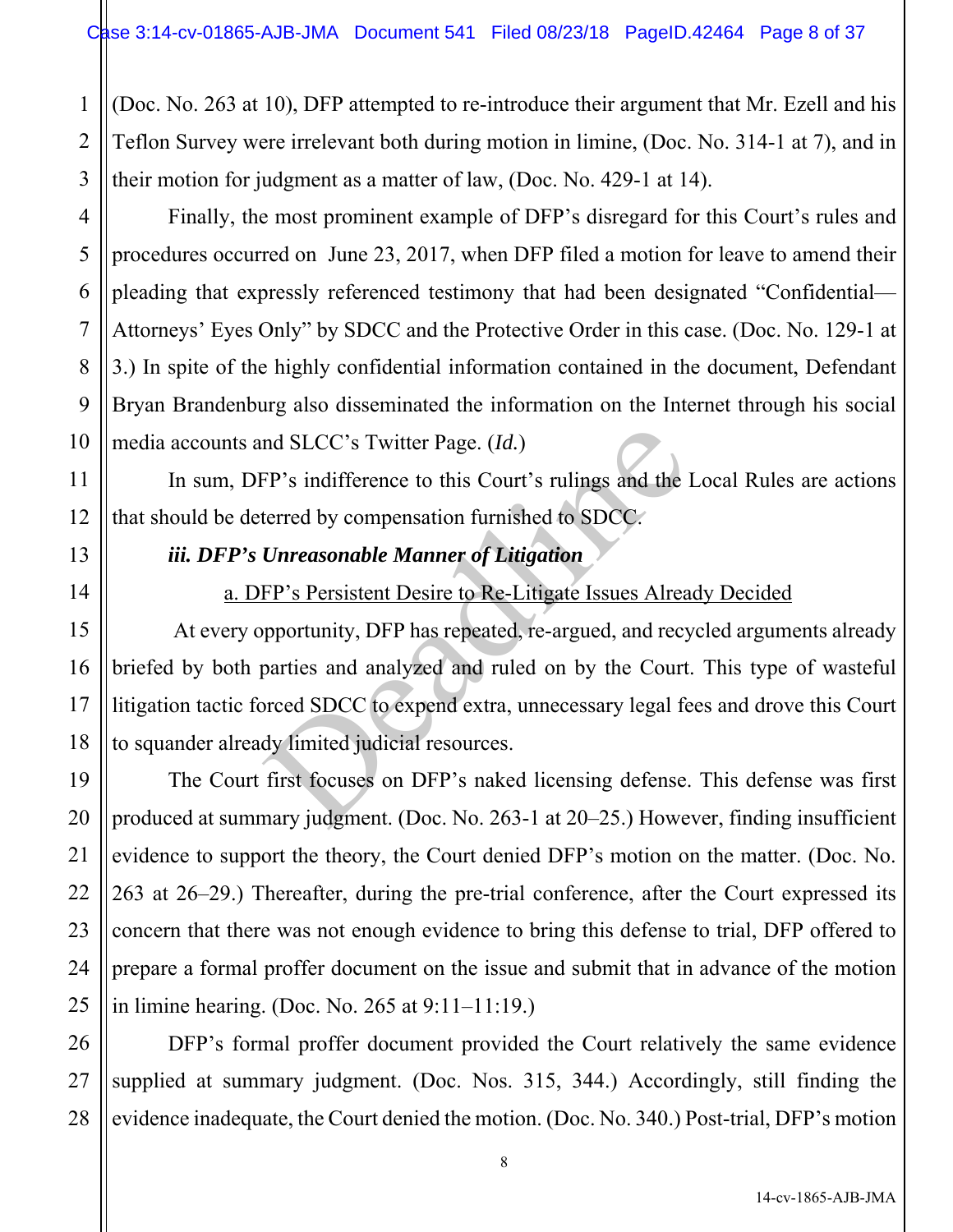1 2 3 for new trial inexplicably argues that they are "entitled to a proper adjudication of its naked licensing defense." (Doc. No. 436-1 at 7.) Thus, in total, DFP has attempted to re-argue this defense three times, blatantly ignoring the record and this Court's previous rulings.

DFP's repetitive motion practice also manifested itself in their "generic ab initio" defense. Initially, when this theory was first presented to the Court during summary judgment, DFP argued that this case "is not a genericide case." (Doc. No. 244 at 23.) Instead, DFP argued that "Comic-Con" was generic "before it was applied as a trademark to the products in question." (*Id.* at 24 (citing *Horizon Mills Corp. v. QVC, Inc.*, 161 F. Supp. 2d 208, 220 n.16 (S.D.N.Y. 2001)).)

14 After carefully considering the evidence outlined by DFP, the Court denied DFP's summary judgment motion arguing that SDCC's trademarks are generic ab intio. (Doc. No. 263 at 18.) Notwithstanding this fact, DFP brought a motion in limine "regarding genericness evidence." (Doc. No. 314-1.) Finding the in limine motion improper, the Court stated during the hearing: finally considering the evidence outlined by DFP, the motion arguing that SDCC's trademarks are general with standing this fact, DFP brought a motion rnce." (Doc. No. 314-1.) Finding the in limine mot hearing:<br>t: Well, it

**The Court:** Well, it could be that I ruled out generic ab initio, already. And re-arguing it again is questionable to whether it's in conformity to what motion in limine is about.

 . . . This is a motion in limine. We're talking about a time line and you've tried to reargue the summary judgment.

(Doc. No. 425-7 at 4:21–10:12.) This motion was then denied. (Doc. No. 340.)

 In spite of the summary judgment order and the in limine ruling, DFP's motion for new trial devotes several pages to arguing that they should have been "allowed to show *Genericness Ab Initio.*" (Doc. No. 436-1 at 17–27.) DFP supported this argument with more or less the same evidence produced at summary judgment. Altogether, "Generic ab intio" has been discussed, analyzed, and denied by this Court three times.<sup>4</sup>

26 27

28

4

5

6

7

8

9

10

11

12

13

15

16

17

18

19

20

21

22

23

24

<sup>&</sup>lt;sup>4</sup> Generic ab initio was not only repeatedly discussed, but it is also a defense that DFP strategically used and then disposed of depending on the evidence they sought to exclude.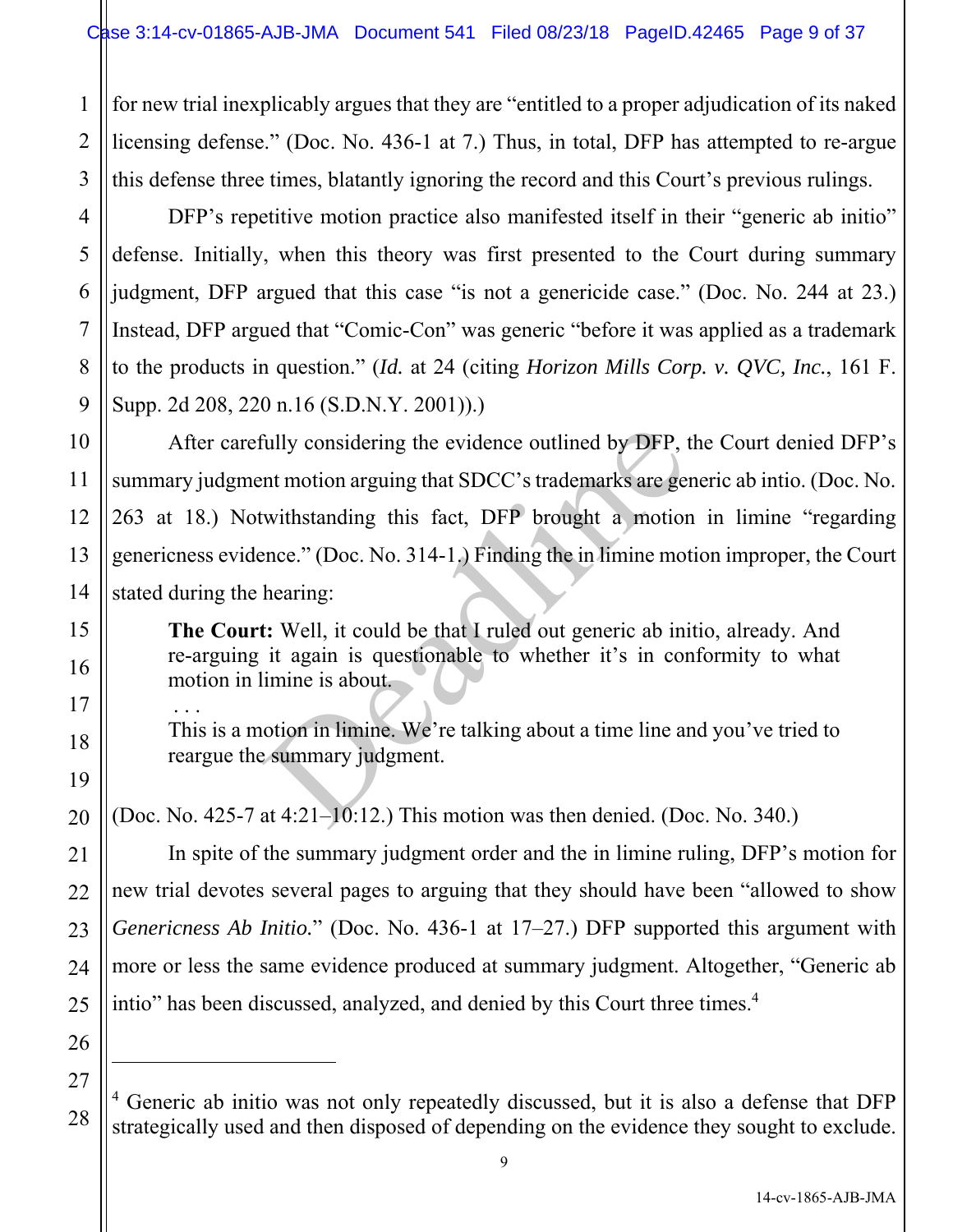1 2 3 4 5 6 7 8 9 10 Though not referenced by SDCC, DFP's use of the Oxford Dictionary definition of "Con" is another blatant example of DFP's "head in the sand" litigation strategies that has resulted in this Court repeatedly re-analyzing the same arguments. At summary judgment, to support their "generic ab intio" theory of defense, DFP argued that one may look to the individual parts of a mark. (Doc. No. 244 at 16, 19.) DFP then referenced the Oxford Dictionary definition of "con." (*Id*.) In its order denying DFP's summary judgment motion on "generic ab intio," the Court clearly explained that courts have not only held that dictionary definitions are weak evidence of genericness, but that courts have routinely rejected the breaking down of phrases into their individual and often generic parts. (Doc. No. 263 at 17.)

 Astonishingly, ignoring the case law provided to them, DFP's motion for new trial again points to the same Oxford dictionary definition. (Doc. No. 436-1 at 25.) As a result, this argument has been recycled by DFP twice in complete disregard of this Court's previous rulings and Ninth Circuit precedent. *See Advertise.com, Inc. v. AOL Advertising, Inc.*, 616 F.3d 974, 978 (9th Cir. 2010) (concluding that in determining similarity of marks "we look to the mark as a whole and that the combination of generic terms may, in some instances, result in a distinctive mark."). ngly, ignoring the case law provided to them, DFI<br>e same Oxford dictionary definition. (Doc. No. 4<br>as been recycled by DFP twice in complete dis<br>and Ninth Circuit precedent. *See Advertise.com*, *I*<br>4, 978 (9th Cir. 2010)

11

12

13

14

15

16

17

18

19

20

21

22

23

27

 DFP also repeatedly sought to compel this Court to revisit their fraud defense. First, DFP unsuccessfully requested leave to add fraud as an affirmative defense. (Doc. No. 202 at 6–10.) Thereafter, at the pretrial conference, DFP again referenced this defense. (Doc. No. 265 at 12:8–20.) DFP then filed a motion in limine to be able to put forward evidence

<sup>24</sup> 25 26 28 The Court notes that at the outset DFP plainly asserted that this was not a genericide case. (Doc. No. 244 at 23.) DFP's summary judgment motion then asserted that as SDCC's trademarks were "generic ab initio," SDCC's Teflon survey was irrelevant. (*Id.* at 23–24.) In contrast to the above, DFP's expert Jeffrey Kaplan stated in his report that he was hired to "offer linguistic evidence supporting [his] opinion that the expression 'comic con' was generic at the time the above-captioned law suit was filed, and is currently generic[.]" (Doc. No. 91-2 at 3 (emphasis added).) This discrepancy was noted by the Court in its summary judgment order. (Doc. No. 263 at 12.)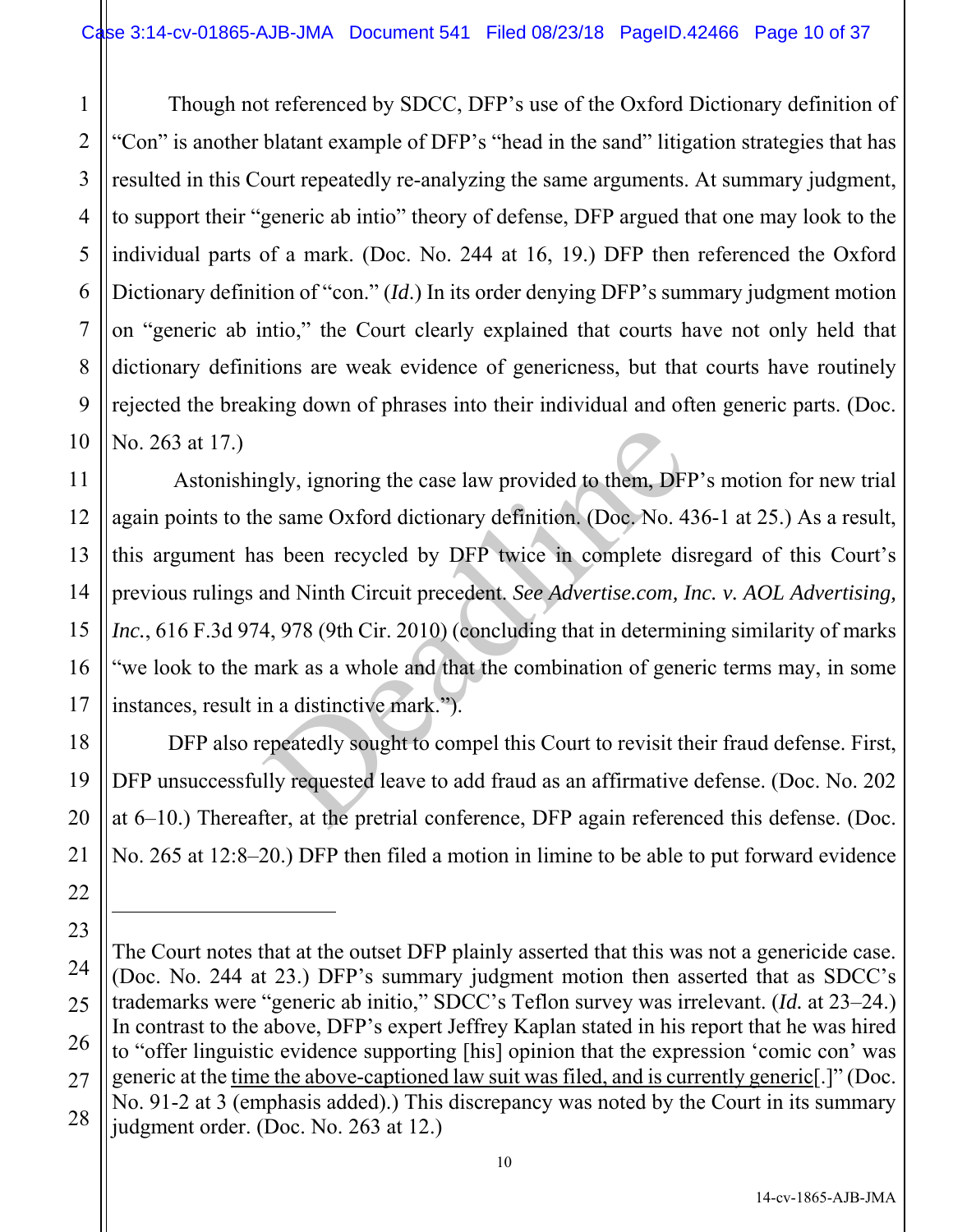1 2 3 4 of SDCC's alleged fraud on the USPTO to the jury. (Doc. No. 319.) The Court ultimately denied the motion after reminding DFP that it had already gotten rid of the fraud claim. (Transcript of Motion in Limine hearing at 141:20–22, November 14, 2017.) In sum, fraud was re-argued two times.

5 6 7 8 9 10 11 12 13 14 15 16 17 18 Ultimately, resembling a broken record, DFP has repetitively restated and rehashed several contentions that they were unable to advance successfully prior to trial. This type of cyclical motion practice is objectively unreasonable and has justified attorneys' fees under the Lanham Act. *See Parks, LLC v. Tyson Foods, Inc.*, No. 5:15-cv-00946, 2017 WL 3534993, at \*1 (E.D. Pa. Aug. 17, 2017) (holding that the hallmark of a case that has been litigated in an unreasonable manner is one that involves "wasteful procedural maneuvers or dilatory tactics") (citation and internal quotation marks omitted); *see also Cognex Corp. v. Microscan Sys., Inc.*, No. 13- CV-2027 JSR, 2014 WL 2989975, at \*4 (S.D.N.Y. June 30, 2014) (criticizing the plaintiff for post-trial motions that simply sought to relitigate issues decided during trial and awarding fees at least as to those motions); *Precision Links Inc. v. USA Prods. Grp., Inc.*, No. 3:08-cv-00576-MR, 2014 WL 2861759, at \*3 (W.D.N.C. June 24, 2014) (criticizing the plaintiff for seeking a preliminary injunction based in large part on a previously rejected theory of liability and for filing frivolous post dismissal motions). reasonable manner is one that involves "wastefu") (citation and internal quotation marks omitted)<br>
.., *Inc.*, No. 13- CV-2027 JSR, 2014 WL 298997.<br>
zing the plaintiff for post-trial motions that sim<br>
ring trial and awardi

19

20

21

22

23

24

27

# b. DFP's Objectively Unreasonable Legal Arguments

DFP's efforts to formulate legal arguments based on factually and legally irrelevant case law also help bolster this Court's conclusion that the instant matter is not a middle-of the-road trademark case. The Court notes that at certain points, DFP's zealous advocacy has turned into gamesmanship.

25 26 28 To begin with, the Court focuses on DFP's motion to amend their pleading. DFP sought to amend so that they could allege that SDCC committed fraud on the USPTO. (*See generally* Doc. No. 204-1.) However, DFP's motion failed to cite to the correct legal standard to support such a claim. Instead, DFP pointed the Court to a list of inapplicable patent cases. (*Id.* at 5.)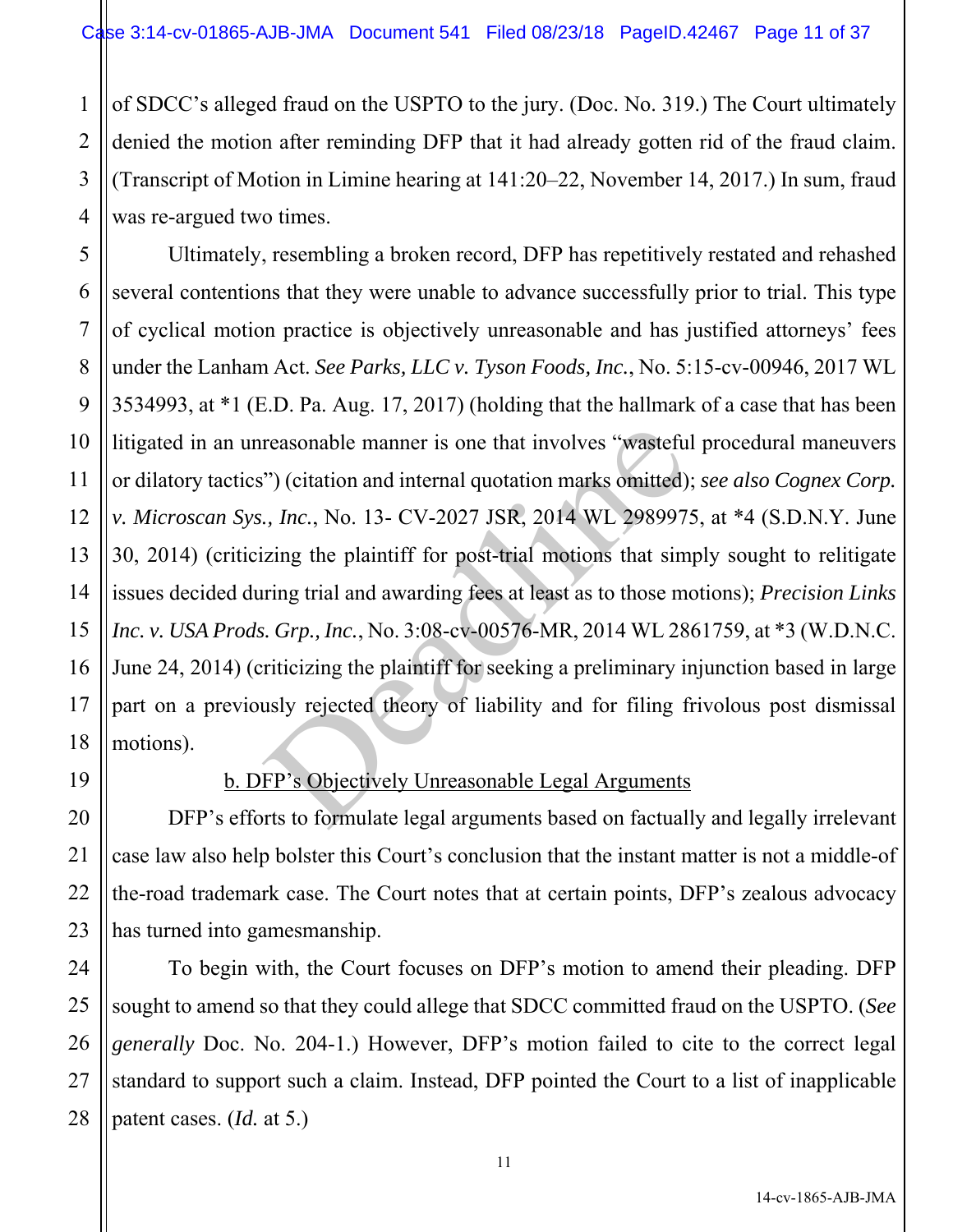1 2 3 4 5 6 Further, DFP requested amendment so as to add a defense of inequitable conduct. (*Id*. at 16.) However, as the Court pointed out in its order, inequitable conduct is a defense raised in patent infringement cases. (Doc. No. 202 at 11 (*see Mag Instrument, Inc. v. JS Prods., Inc.*, 595 F. Supp. 2d 1102, 1109 (C.D. Cal. 2008) (holding that inequitable conduct consists of several elements including "the failure to disclose known material information during the prosecution of a patent, coupled with the intent to deceive the PTO.")).

 DFP's motion in limine proffering evidence of a naked license is yet another example of DFP's faulty, hodgepodge legal reasoning. (Doc. No. 344.) DFP states:

Second, "where circumstances or the previous course of dealing between the parties places the offeree under a duty to act or be bound, his silence or inactivity will constitute his assent": SDCC's silence, on the heels of its "threatened immediate or vigorous enforcement," was "intentionally misleading"—and gave SDCC "a duty to speak," especially when coupled with Reed's communicated reliance on its remedial measures' sufficiency and years of friendly intercourse. Third, "implied license may arise by … acquiescence"; "permission or lack of objection is … equivalent to … license"; thus SDCCC's longstanding to SDCC's longitude of Reed's use is enough to show that the SDCCC's enough to show that the show that the SDCCC's use is enough to show that the show that the show that the show that th ces the offeree under a duty to act or be boun<br>will constitute his assent": SDCC's silence, on<br>1 immediate or vigorous enforcement," wa<br>"---and gave SDCC "a duty to speak," especial<br>5 communicated reliance on its remedial

16 17 18 19 20 21 22 23 24 25 (*Id.* at 6 (internal footnotes omitted).) The Court illustrates that in total, DFP selectively chose and blended together specific phrases from five different cases. Specifically, DFP quotes from: *Beatty Safway Scaffold, Inc. v. Skrable*, 180 Cal. App. 2d 650, 655 (1960); *Hottel Corp. v. Seaman Corp.*, 833 F.2d 1570, 1574 (Fed. Cir. 1987); *Scholle Corp. v. Blackhawk Molding Co.*, 133 F.3d 1469, 1472 (Fed. Cir. 1998); *I.A.E., Inc. v. Shaver*, 74 F.3d 768, 775 (7th Cir. 1996); and *Winbond Elec. Corp. v. ITC*, 262 F.3d 1363, 1374 (Fed. Cir. 2001). (*Id.*) However, DFP's reliance on the foregoing cases is misplaced—both *Hottel Corp*. and *Scholle Corp.*, analyze equitable estoppel defenses in the patent infringement context, 833 F.2d at 1574; 133 F.3d at 1472, *Shaver*, examined how a copyright owner could transfer to another person any exclusive rights an owner has in a copyright, 74 F.3d at 774–75, and *Winbond* examined an implied license/waiver in a patent infringement case, 262 F.3d 1374.

7

8

9

10

11

12

13

14

15

a license.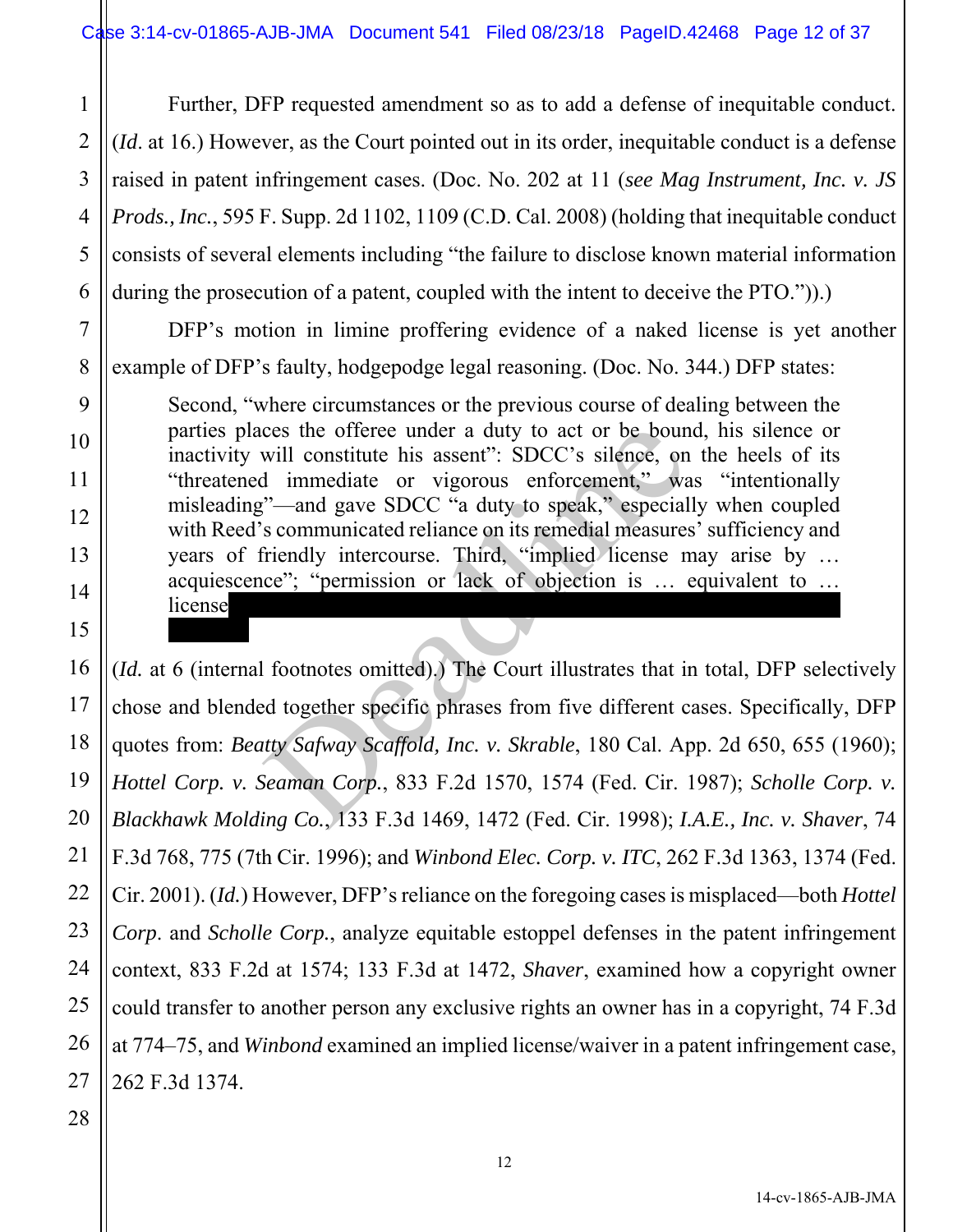1 A final example of DFP's groundless legal reasoning comes from their opposition brief to SDCC's instant motion. DFP's brief cites to *Kellogg Co.*, to demonstrate that Mr. Brandenburg did not admit that Comic Con is a brand. (Doc. No. 512 at 10–11.) Instead, DFP claims that what Mr. Brandenburg meant when he said "brand" was the "goodwill" of SDCC's events, not that he meant "brand" in a legal trademark sense. (*Id*. at 11.) The portion of *Kellogg* DFP employs is:

Kellogg Company is undoubtedly sharing in the goodwill of the article known as "Shredded Wheat"; and thus is sharing in a market which was created by the skill and judgment of plaintiff's predecessor and has been widely extended by vast expenditures in advertising persistently made. But that is not unfair. Sharing in the goodwill of an article unprotected by patent or trade-mark is the exercise of a right possessed by all—and in the free exercise of which the consuming public is deeply interested.

*Id.* (citing *Kellogg Co. v. Nat'l Biscuit Co.*, 305 U.S. 111, 122 (1938)).

 It is plainly clear to the Court and should be evidently unmistakable to DFP that *Kellogg* is factually immaterial. In *Kellogg*, the plaintiff did not have an exclusive right to the use of the term "Shredded Wheat" as a trade name as it was determined that the term was generic of the article it described. *Id*. at 116 (emphasis added). In fact, "Shredded Wheat" was never used as a trademark. *Id.* at 117. Additionally, the patent for the product and the process of making the item was "dedicated to the public" as the patent had expired on October 15, 1912. *Id*. The present matter involves three incontestable trademarks trademarks DFP knew were registered with the USPTO—and there is no patent in play.5 (Doc. No. 394 at 21.) the goodwill of an article unprotected by patent<br>e of a right possessed by all—and in the free exer<br>public is deeply interested.<br>g Co. v. Nat'l Biscuit Co., 305 U.S. 111, 122 (193<br>y clear to the Court and should be eviden

 The above-mentioned examples are simply a small collection of DFP's unreasonable manner of litigation and do not encompass every instance they misrepresented a case for their own benefit. This type of frivolous motion practice should be deterred. *See Monolithic* 

<sup>&</sup>lt;sup>5</sup> The Court notes that *Kellogg* is also a recycled argument, having already determined its inapplicability during motion in limine. (*See generally* Doc. No. 314; Transcript of Motion in Limine Hearing at 29:5–19, November 14, 2017.)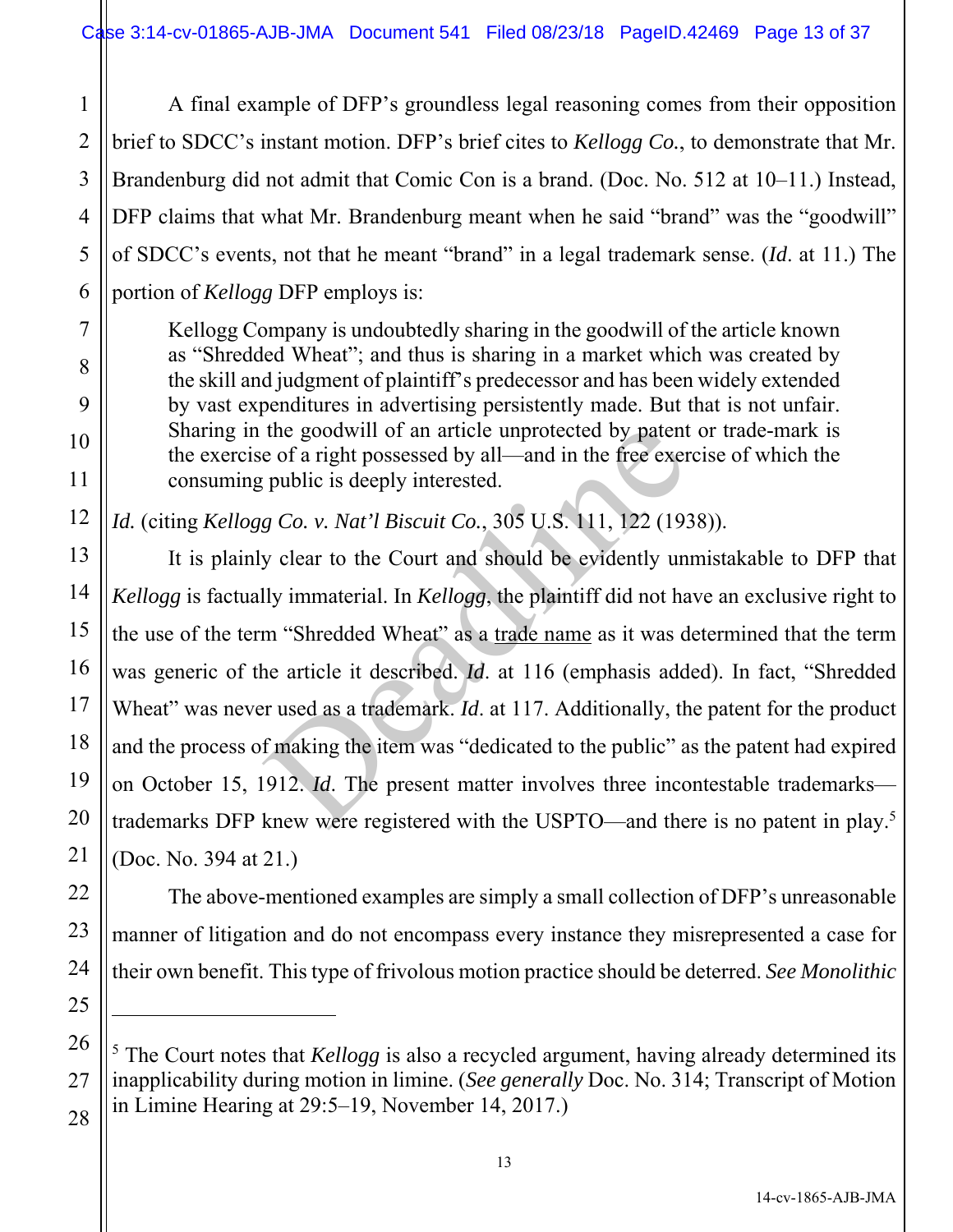1 2 3 *Power Sys., Inc. v. O2 Micro Int'l Ltd.*, 726 F.3d 1359, 1366 (Fed. Cir. 2013) ("[L]itigation misconduct and unprofessional behavior may suffice, by themselves, to make a case exceptional  $\dots$ ").

 Beyond gamesmanship, there has been inappropriate citation to as well as incomplete or inaccurate references to purported case authority throughout this litigation by DFP. In each order on every post-trial matter, DFP has been called out in this regard.

c. DFP's Objectively Unreasonable Responses to this Litigation

More convincing evidence of this case's exceptional nature materializes itself in DFP's unreasonable responses to this litigation. DFP admits to receiving SDCC's cease and desist letter. (Doc. No. 383 at 92:9–20; Tr. Ex. 127.) However, instead of consulting an attorney or trying to reach out to SDCC's legal team, DFP continued to use "Comic Con" in their event name. (*Id.* at 92:13–23.) Moreover, within a week of receiving the cease and desist letter and with full knowledge of SDCC's trademark registrations, DFP sought and successfully registered their Salt Lake Comic Con mark with the USPTO. (Doc. No. 304-1 at 2.) The Court finds DFP's foregoing reactions to be both factually and legally unreasonable. (Doc. No. 383 at 92:9–20; Tr. Ex. 127.) However<br>ving to reach out to SDCC's legal team, DFP contrane. (*Id.* at 92:13–23.) Moreover, within a wee<br>and with full knowledge of SDCC's trademark re<br>registered their Salt Lake C

 DFP asserts that since the jury sided with them on willfulness, the Court may not reach a different result by applying the same stipulated definition of willfulness to the same body of evidence and return a different result. (Doc. No. 512 at 13.) DFP then asserts that willfulness in the trademark infringement context is the same as "motivation" under § 1117(a). (*Id.* at 12–13.) The Court disagrees.

 First, DFP's assertion that the definition of "willfulness" mirrors "motivation" is completely unsupported. This is simply a legal theory conjured up by DFP. Second, a finding of exceptionality pursuant to  $\S$  1117(a) includes examining the totality of the circumstances, which includes factors such as objective unreasonableness, frivolousness, compensation, deterrence, and motivation. *SunEarth, Inc.*, 839 F.3d at 1181. Thus, the Court is not altering the jury's willfulness verdict as DFP suggests. Instead, the Court is

4

5

6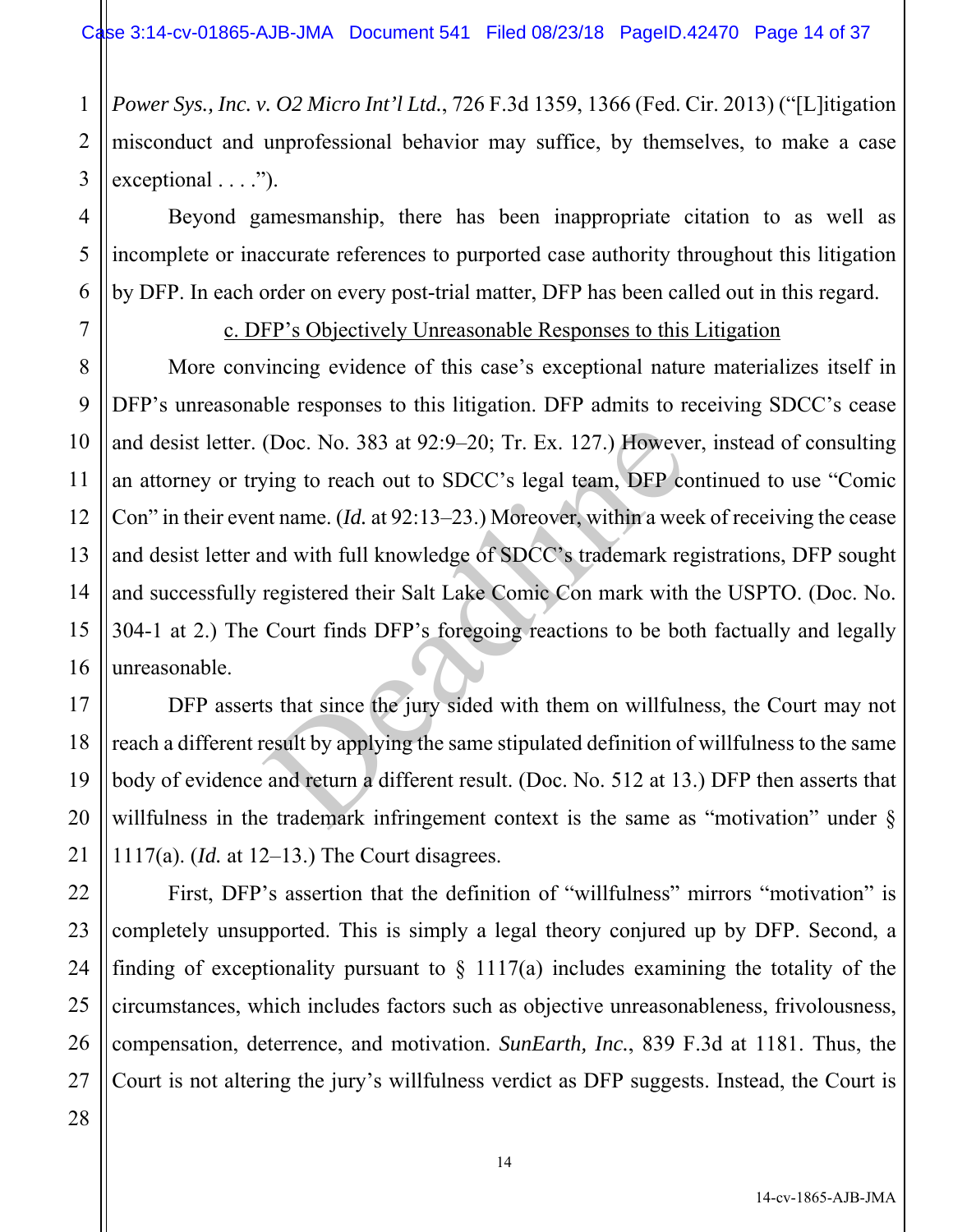1 2 reviewing the circumstances of this case under the lens of  $\S 1117(a)$ , a review process that is distinct from a willfulness analysis.

4 6 10 12 Accordingly, the Court finds DFP's various reactions listed above objectively unreasonable pursuant to § 1117(a). *See Decus, Inc. v. Heenan*, No. 16-5849, 2018 WL 1082842, at \*3 (E.D. Pa. Feb. 27, 2018) ("Cases finding exceptionality based on litigation in an 'unreasonable manner' include a defendant's continued trademark infringement after it knew, through the [USPTO] and plaintiff's cease and desist letters, its mark 'was confusingly similar' to plaintiff's mark[.]"); *see also Mountz, Inc. v. Northeast Indus. Bolting and Torque, LLC*, No. 15-cv-04538-JD (MEJ), 2017 WL 780585, at \*2 (N.D. Cal. Jan. 27, 2017) ("Defendant's response to the litigation, including the threats to Plaintiff's business, the attempt to register the offending mark with the PTO, and the failure to respond to the Complaint, was objectively unreasonable.").

13

14

15

16

17

18

19

20

21

22

23

24

25

26

27

28

3

5

7

8

9

11

d. Objectively Unreasonable Litigation Conduct

An additional component to the Court's analysis is DFP's misconduct during trial. SDCC places a great emphasis on this conduct, (Doc. No. 425-1 at 22–26), while DFP's opposition brief focuses the Court's attention on SDCC's misconduct during trial, (Doc. No. 512 at 27–30). The Court finds SDCC's assertions more persuasive. Defendant's response to the litigation, including<br>mpt to register the offending mark with the PTO, and<br>was objectively unreasonable.").<br>bjectively Unreasonable Litigation Conduct<br>mal component to the Court's analysis is DF

At the outset, DFP's opening statement included the following comment:

The fact is Comic Con is thriving. Okay. They made more money each year since Salt Lake Comic Con came on the scene. They haven't lost a single customer to us . . . We're small potatoes. They also have \$15 million in cash sitting in their bank. They own a downtown office building they paid \$5 million cash for. They're not for-profit, but they're the deep pocket.

. . . So Defendants, if they have to pay even a fraction of what CCI asks would be put out of business and the people of Utah would be paying for it. But they're also suing them individually. So they would be pushing them to bankruptcy.

(Doc. No. 381 at 52:12–53:24.) Referencing a party's wealth to play off the bias of the jury is clear misconduct. *See Hoffman v. Brandt*, 65 Cal. 2d 549, 552–53 (1966) ("The argument was clearly error . . . a deliberate attempt by counsel to appeal to social or economic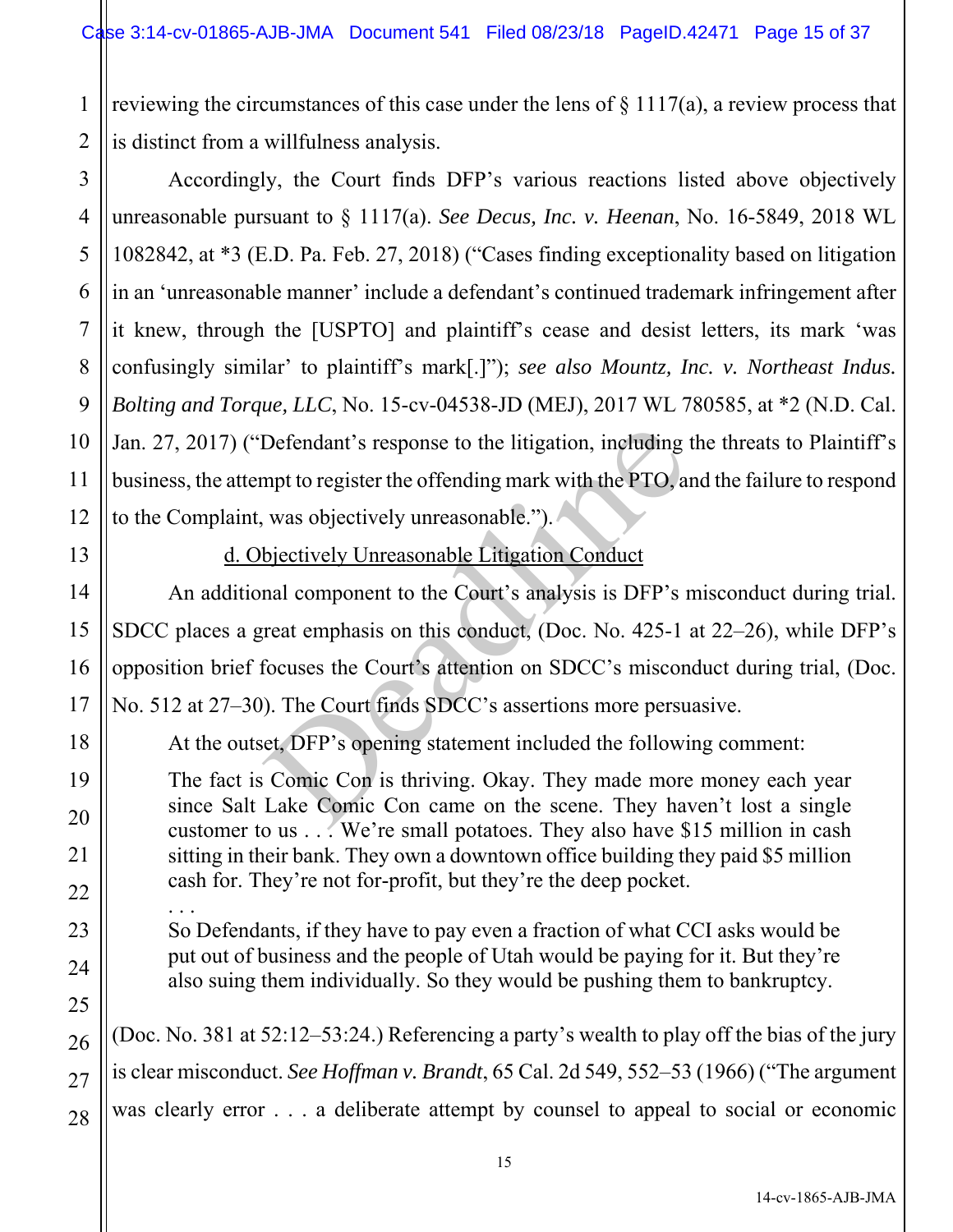1 2 3 4 5 6 7 prejudices of the jury, including the wealth or poverty of the litigants, is misconduct where the asserted wealth or poverty is not relevant to the issues of the case."); *see also Martinez v. Dep't of Transp.*, 238 Cal. App. 4th 559, 566 (2015) ("The law, like boxing, prohibits hitting below the belt. The basic rule forbids an attorney to pander to the prejudice, passion or sympathy of the jury. In more concrete terms, attorneys cannot make appeals based on irrelevant financial aspects of the case such as the hardship that would be visited on a defendant from a plaintiff's verdict.") (internal citation omitted).

8 9 10 11 12 13 During trial, DFP also introduced different concepts that played off of their "generic ab initio" theory of defense—a defense that this Order clearly delineates was excluded at summary judgment, the pre-trial conference, and motion in limine. For instance, DFP made references to a "generic brand." (Doc. No. 381 at 35:19–20.) SDCC objected to such classification and the Court sustained the objection stating that it was a "mischaracterization" and asked the jury to disregard the comment. (*Id.* at 35:24–36:5.) nt, the pre-trial conference, and motion in limine.<br>
"generic brand." (Doc. No. 381 at 35:19–20.) S<br>
and the Court sustained the objection station" and asked the jury to disregard the comment<br>
ver did not stop in their que

 DFP however did not stop in their quest to put this legally flawed notion before the jury. After being admonished, DFP began referring to Comic-Con as a "national brand." (*Id.* at 39:18.) For example, during Mr. Brandenburg's testimony, the Court had to censure DFP.

Q. And when you said, but we are hijacking the brand, were you referring to San Diego's brand?

20 A. No, I was not.

Q. Whose brand were you referring to?

21 A. As you can see in the next sentence, I clarify what I was referring to was the national Comic Con brand.

22 Ms. Bjurstrom: Objection, your honor.

The Court: Sustained. Jury will disregard the last comment.

- 23 Mr. Katz: I'm not sure why.
- 24 The Court: There is no evidence of a national comic brand, sir.

25 26 27 (Doc. No. 383 at 123:23–124:9.) Then during closing arguments, despite the Court's previous rulings, DFP continued to use the phrases "Comic Con circuit" and "Comic Con Brand." (Doc. No. 403 at 40:9–43:5.)

28

14

15

16

17

18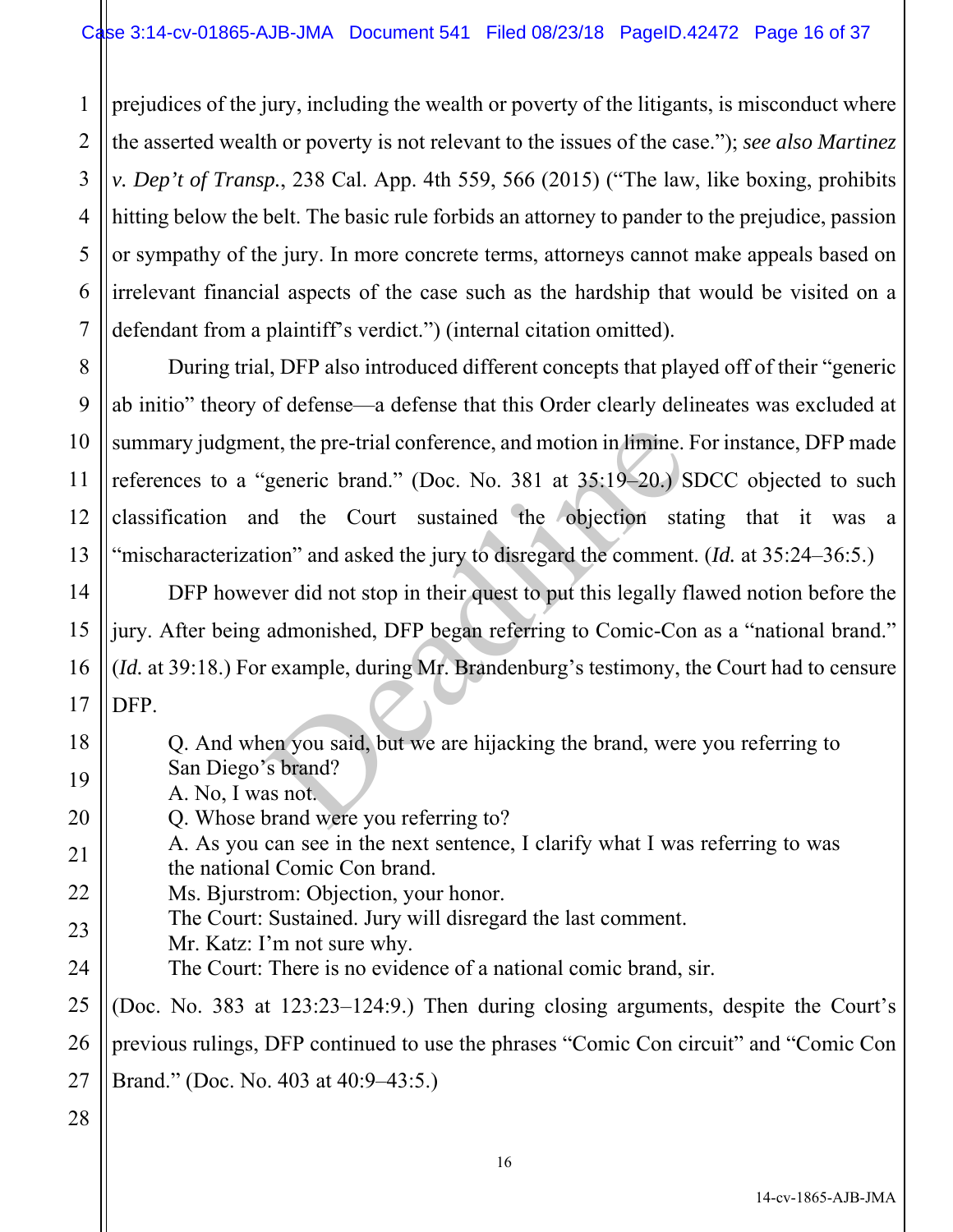1 3 4 5 6 8 Further, DFP misstated the law. For instance, DFP argued a "substantial confusion" standard instead of the likelihood of confusion test utilized by the Ninth Circuit. (*Id.* at 46:9–14.) Moreover, DFP constantly and repeatedly referred to SDCC's trademark as "Comic dash Con." (Doc. No. 381 at 37:2–4 ("And you saw on the screen that Plaintiff's showed you, Comic-Dash-Con as she described each era of Comic Con."); *Id.* at 39:11–16 ("In fact, in 1998, there were 30 events that called themselves Comic Con, and that's ten years before San Diego Comic Convention, or SDCC, ever applied for their mark in Comic-Dash-Con alone.").)

9 10 11 12 13 14 15 16 17 18 19 The Ninth Circuit has repeatedly emphasized that similarity of two marks is first "considered in their entirety[.]" *GoTo.com, Inc. v. Walt Disney Co.*, 202 F.3d 1199, 1206 (9th Cir. 2000). Second, "similarity is adjudged in terms of appearance, sound, and meaning, and third, similarities are weighed more heavily than differences." *Id.* (internal citations omitted). Under this standard, cases from this district as well as others have held that a dash or hyphen is inconsequential in determining the similarity of two marks. *See Maxim Integrated Prods., Inc. v. Quintana*, 654 F. Supp. 2d 1024, 1031–32 (N.D. Cal. 2009) (placing little emphasis on the hyphen in the mark "My-iButton" when comparing its similarity to "i Button"); *see also Therma-Scan, Inc., v. Thermoscan, Inc.*, 295 F.3d 623, 633–34 (6th Cir. 2002) (finding the dash insignificant in the mark Therma-Scan when comparing its similarity to the mark Thermoscan). eir entirety[.]" *GoTo.com, Inc. v. Walt Disney Co*<br>Second, "similarity is adjudged in terms of a<br>rd, similarities are weighed more heavily than di<br>*d.* Under this standard, cases from this district as y<br>phen is inconseque

 Despite the foregoing, at trial, DFP proceeded under the belief that the dash was significant in determining the similarity of their mark and SDCC's "Comic-Con" trademark. For example, DFP stated:

Mr. Katz: It's Comic-Dash-Con, and their position is it's enforceable as Comic Con with nothing in between, a space, a dash. You know, they use the dash when they use it alone, and they use the space when they use it with something else.

. . . Ms. Bjurstrom: We have Comic Con International without a dash, and we have San Diego Comic Con International without a dash.

. . .

20

21

22

23

24

25

26

27

28

2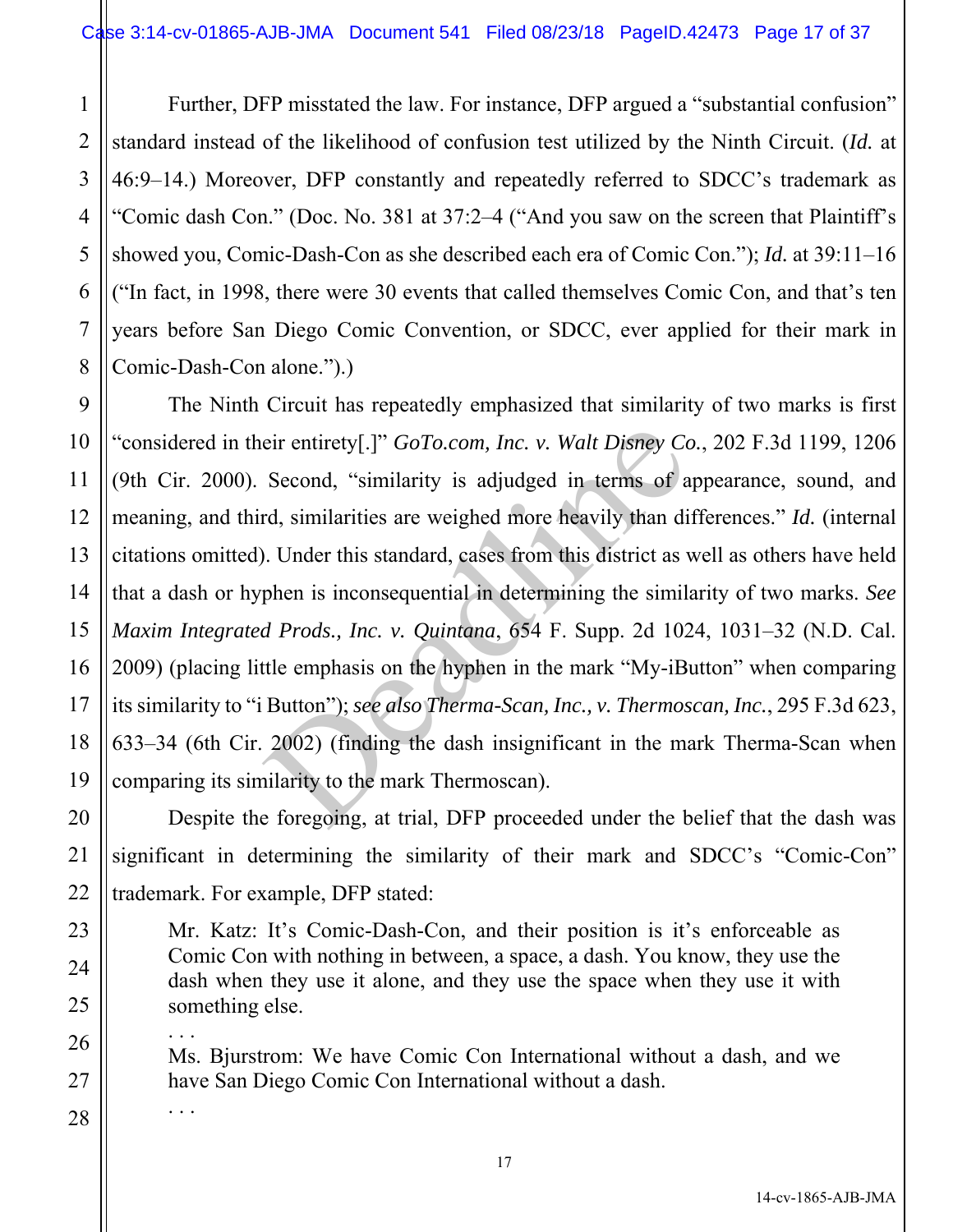|                | Case 3:14-cv-01865-AJB-JMA Document 541 Filed 08/23/18 PageID.42474 Page 18 of 37                                                                         |
|----------------|-----------------------------------------------------------------------------------------------------------------------------------------------------------|
| $\mathbf{1}$   | The Court: But as to Comic Con with the dash, does the mark cover Comic                                                                                   |
| $\overline{2}$ | Con without the dash in its plain and literal meaning?<br>Ms. Bjurstrom: Absolutely.                                                                      |
| 3              | The Court: How?                                                                                                                                           |
| 4              | Ms. Bjurstrom: It is. It's likely to be confusing. You don't say Comic-Hyphen-<br>con.                                                                    |
| 5              | Mr. Katz: That's what we're trying to establish, that it is not likely to be                                                                              |
| 6              | confusing.<br>Ms. Bjurstrom: It's the same mark.                                                                                                          |
| 7              | The Court: So if - -                                                                                                                                      |
| 8              | Ms. Bjurstrom: You look at how it looks, how it sounds, how it's perceived.<br>You don't say Comic - -                                                    |
| 9              | Mr. Katz: We disagree.                                                                                                                                    |
| 10             | Ms. Bjurstrom: Please. You don't say Comic-Hyphen-Con. You don't say<br>Coca-Hyphen-Cola. You say Coca-Cola.                                              |
| 11             | (Doc. No. 382 at 58:10–59:13.)                                                                                                                            |
| 12             | In light of the case law from this district, DFP's forceful attempts to draw the jury's                                                                   |
| 13             | attention to the dash in "Comic-Con" in analyzing the similarity of the two trademarks at                                                                 |
| 14             | issue is legally groundless. See Super-Krete Int'l, Inc. v. Sadleir, 712 F. Supp. 2d 1023,                                                                |
| 15             | 1032 (C.D. Cal. 2010) ("While Defendants argue that the hyphen is significant in                                                                          |
| 16             | modifying the term, this argument is contrary to the case law—and common sense.").                                                                        |
| 17             | Finally, during closing argument, DFP doubled down and broke the "Golden Rule."                                                                           |
| 18             | DFP's counsel stated:                                                                                                                                     |
| 19             | Even if you accept the dismissive "they're just infringers, we'll get to them."                                                                           |
| 20             | Okay. They've caused harm, too. What share of the harm did they cause to<br>this brand erosion that we haven't seen any measure of? So we are just asking |
| 21             | you to think critically about the evidence. Think about what it means. And                                                                                |
| 22<br>23       | what it would mean to you if you were personally involved in this.<br>The Court: Golden Rule. Jury is not--you are not to put the jury in the place       |
| 24             | of either party. The jury will disregard the last comment.<br>Mr. Katz: I apologize for that. I will state it differently.                                |
| 25             |                                                                                                                                                           |
| 26             | (Doc. No. 403 at 71:2-13.) The "Golden Rule" argument, "asking the jury to put itself in                                                                  |
| 27             | the position of the party, is improper." Reynolds v. Gerstel, No. 1:09-cv-00680-SAB, 2013                                                                 |
| 28             | WL 4815788, at *5 (E.D. Cal. Sept. 9, 2013); see also Lovett v. Union Pac. R.R. Co., 201                                                                  |
|                |                                                                                                                                                           |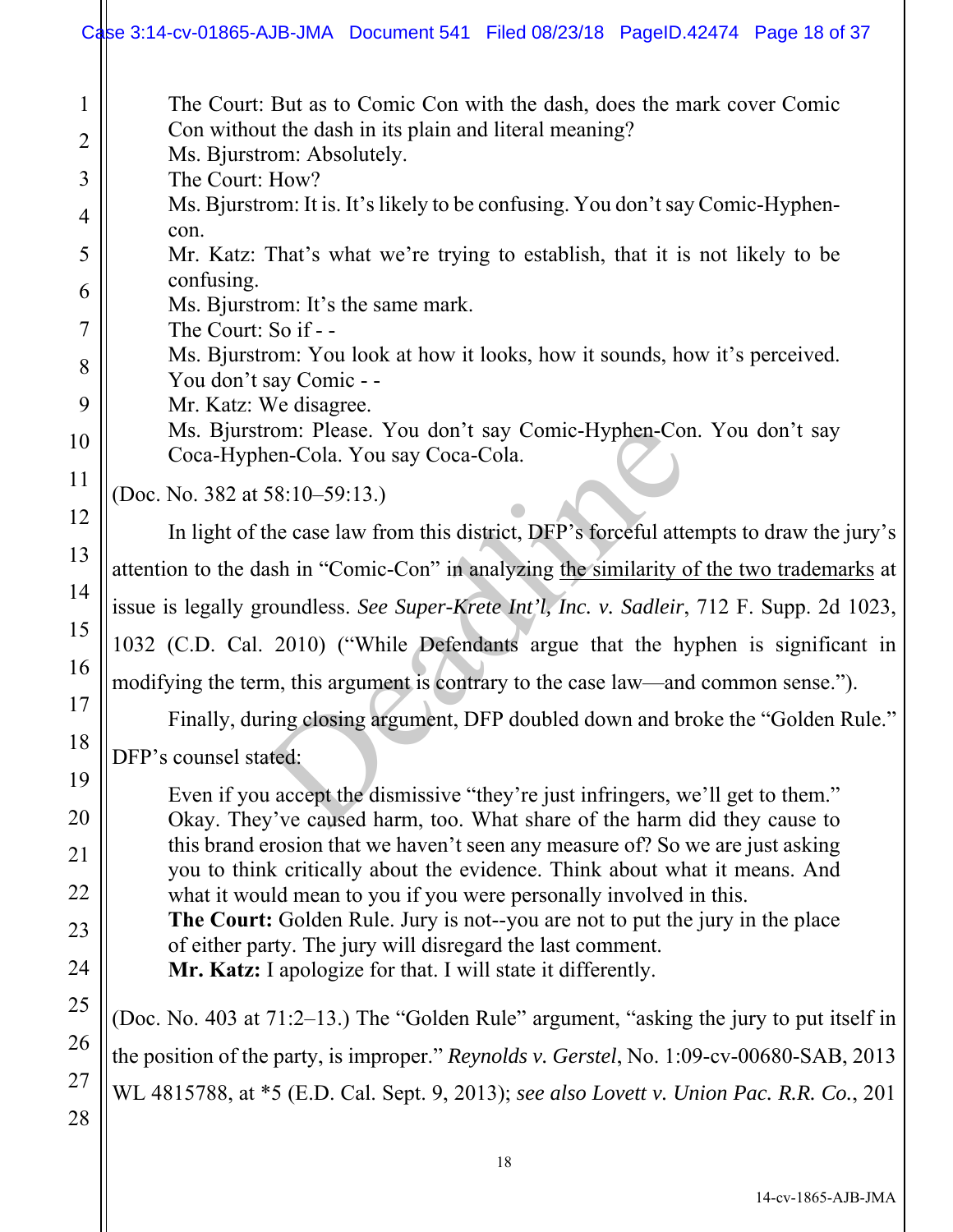1 2 3 F.3d 1074, 1083 (8th Cir. 2000) (explaining that the Golden Rule "argument is universally condemned because it encourages the jury to depart from neutrality and to decide the case on the basis of personal interest and bias rather than on the evidence.") (citation omitted).

In sum, DFP's trial misconduct further supports the Court's conclusion that this case is "exceptional" pursuant to  $\S 1117(a)$ .

#### *iv. Remaining Issues*

 One additional factor in determining the exceptionality of a case under the Lanham Act is the substantive strength of a party's litigating position. *See Veracode*, 137 F. Supp. 3d at 101. SDCC points to the following pieces of evidence to demonstrate the strength of its case: (1) the incontestable status of its trademarks; (2) its trademark survey that demonstrated that 83% of consumers recognize it as a brand; (3) Mr. Brandenburg's admission that Comic-Con is a brand; and (4) the commercial strength of its marks. (Doc. No. 425-1 at 11–12.) In opposition, DFP argues that their case is equally strong. (Doc. No. 512 at 9–10.)

 The Court finds that this case is not so "deeply lopsided" in regards to strength to warrant finding it exceptional under this specific factor. *See Veracode, Inc.*, 137 F. Supp. 3d at 101 (holding that a case must present the "indicia of a deeply lopsided case" for the moving party to satisfy this element). The Court explicates that though SDCC's case is compelling and heavily supported by persuasive evidence, DFP's case, including the evidence of over one hundred comic events using "comic con" in their event name, is not objectively frivolous. incontestable status of its trademarks; (2) its<br>tt 83% of consumers recognize it as a brand;<br>omic-Con is a brand; and (4) the commercial stres<br>12.) In opposition, DFP argues that their case is ec<br>finds that this case is no

 Thus, this factor weighs neutrally. *See Gametek LLC v. Zynga, Inc.*, No. CV 13-2546 RS, 2014 WL 4351414, at \*3 (N.D. Cal. Sept. 2, 2014) (explaining that although the opposing party's briefing "consisted of granular parsing of the claimed steps rather than any substantive explanation of how this differed from the underlying abstract idea[,] [i]t did not . . . descend to the level of frivolous argument or objective unreasonableness.").

 Next, the Court turns to SDCC's argument that DFP's abuse of the media makes this case "exceptional." (Doc. No. 425-1 at 7, 8, 14–15.) Specifically, SDCC takes issue with

19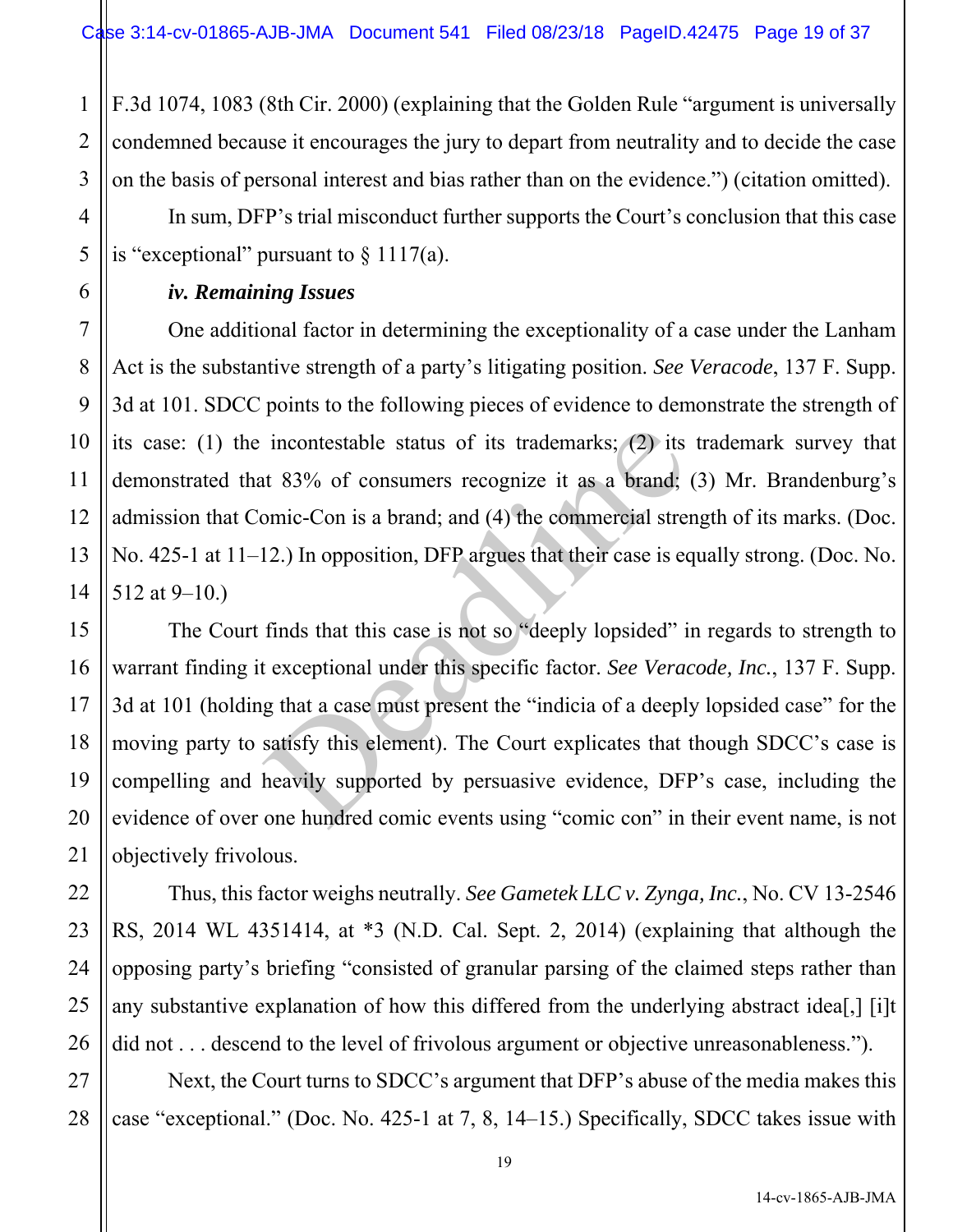1 2 3 the press releases and interviews DFP gave after they received SDCC's cease and desist letter, their articles published through social media that attacked SDCC and its executives, and DFP's alleged "public bullying strategy" that persisted over three years all aimed at denigrating SDCC before the public. (*Id.*) DFP asserts that they cannot be punished for exercising their First Amendment rights. (Doc. No. 512 at 15–16.)

 The Court's analysis under this factor is best explained by quoting to Defendant Brandenburg himself. In a news article, Mr. Brandenburg explained his reaction to receiving SDCC's cease and desist letter:

"Our knee jerk reaction was that [SDCC was] trying to intimidate us" . . . "We were not going to cease and desist using the name. We decided to go public about it." After consulting with their lawyers, the team behind the Salt Lake Comic Con knew they had strong legal ground to stand on, but they didn't want to go to court, they wanted to win in the court of public opinion ... "Everyone said that San Diego had no leg to stand on, but the only way to win this would be to outspend them on legal fees" . . . "Our strategy was, if we are going to spend legal fees vs. legal fees, we wanted to be creative. We put it out to the public, challenging the cease and desist letter publically." omg to cease and desist using the name. We dec<br>After consulting with their lawyers, the team beh<br>n knew they had strong legal ground to stand or<br>to court, they wanted to win in the court of pu<br>said that San Diego had no le

(Doc. No. 126-3 at 2–3.)

 Refusing to cease and desist and turning to the media to litigate a trademark infringement case in the court of "public opinion" is objectively irrational. The Court clarifies that it is not maintaining that Mr. Brandenburg was not entitled to his First Amendment rights. Instead, looking to the standard proscribed by the Ninth Circuit, objectively, DFP's reaction and actions in response to SDCC's cease and desist letter force this case to stand out from others. Nevertheless, the Court notes that this argument is but one small factor in this Order's analysis. In fact, even without this element, the circumstances discussed *supra* pp. 7–18 adequately and reasonably justify SDCC's request for attorneys' fees pursuant to  $\S 1117(a)$ .

 Finally, DFP's opposition brief is littered with statements such as: "The jury disagreed; but in finding no willfulness, the jury accepted DFP's explanation that when the defendants used the term 'brand,' they were referring to *that* goodwill, the goodwill of the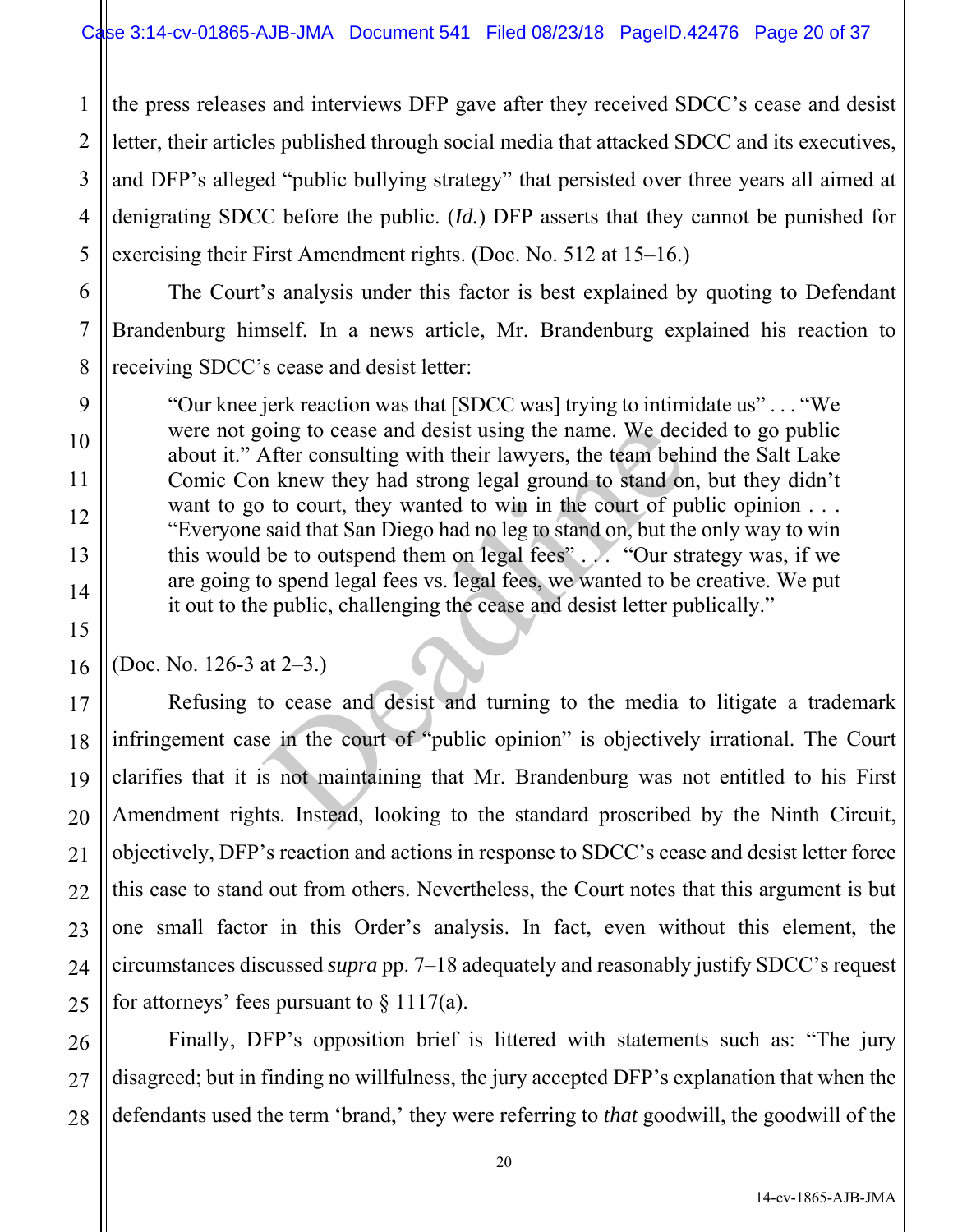1 2 3 events." (Doc. No. 512 at 11.) These blatant, unsupported statements are plainly specious— DFP has no idea what the jury believed or how they understood the evidence. Thus, the Court ignored such statements in coming to its conclusion.

 *v. Conclusion* 

4

5

6

7

8

9

10

11

12

13

15

16

17

18

19

20

21

22

23

24

25

26

27

28

SDCC's motion is bursting at the seams with incidents that it believes demonstrates the exceptional nature of this case. After careful consideration of the totality of the circumstances, the Court agrees with SDCC and finds that it has satisfied its burden. Accordingly, the Court **GRANTS** SDCC's motion for attorneys' fees and costs, subject to the deductions delineated below. *See Kilopass Tech. Inc. v. Sidense Corp.*, No. C 10-02066 SI, 2014 WL 3956703, at \*10–14 (N.D. Cal. Aug. 12, 2014) (concluding that the case was exceptional based on the defendant's "exceptionally meritless" claims, the unreasonable manner in which the case was litigated, the defendant's shifting theories of infringement, and conduct that amounted to gamesmanship).

14 B. SDCC's Requested Fees are Subject to Deductions

 SDCC argues that its fees and the allocated time spent are reasonable. (Doc. No. 425-1 at 27–29.) DFP's opposition brief devotes the last two pages to arguing that bifurcation is proper in the instant matter as they could not "fully respond to both liability *and* the proper amount of any award" in their opposition brief. (Doc. No. 512 at 30.) DFP then requests that an additional proceeding be had on the amount. (*Id.*) 6703, at \*10–14 (N.D. Cal. Aug. 12, 2014) (concidently on the defendant's "exceptionally meritless" club case was litigated, the defendant's shifting the case was litigated, the defendant's shifting the amounted to gamesm

 The Court declines DFP's request for bifurcation and for a further proceeding. DFP was provided the opportunity to oppose SDCC's motion. Their decision to forego the chance to rebut the rates of SDCC's attorneys and the reasonableness of their time sheets, not only fails to satisfy their burden at this stage of the litigation, but also acts as a waiver to any arguments not presented in their opposition brief. *See Stichting Pensioenfonds ABP v. Countrywide Fin. Corp.*, 802 F. Supp. 2d 1125, 1132 (C.D. Cal. 2011) ("In most circumstances, failure to respond in an opposition brief to an argument put forward in an opening brief constitutes waiver or abandonment in regard to the uncontested issue.") (citation omitted).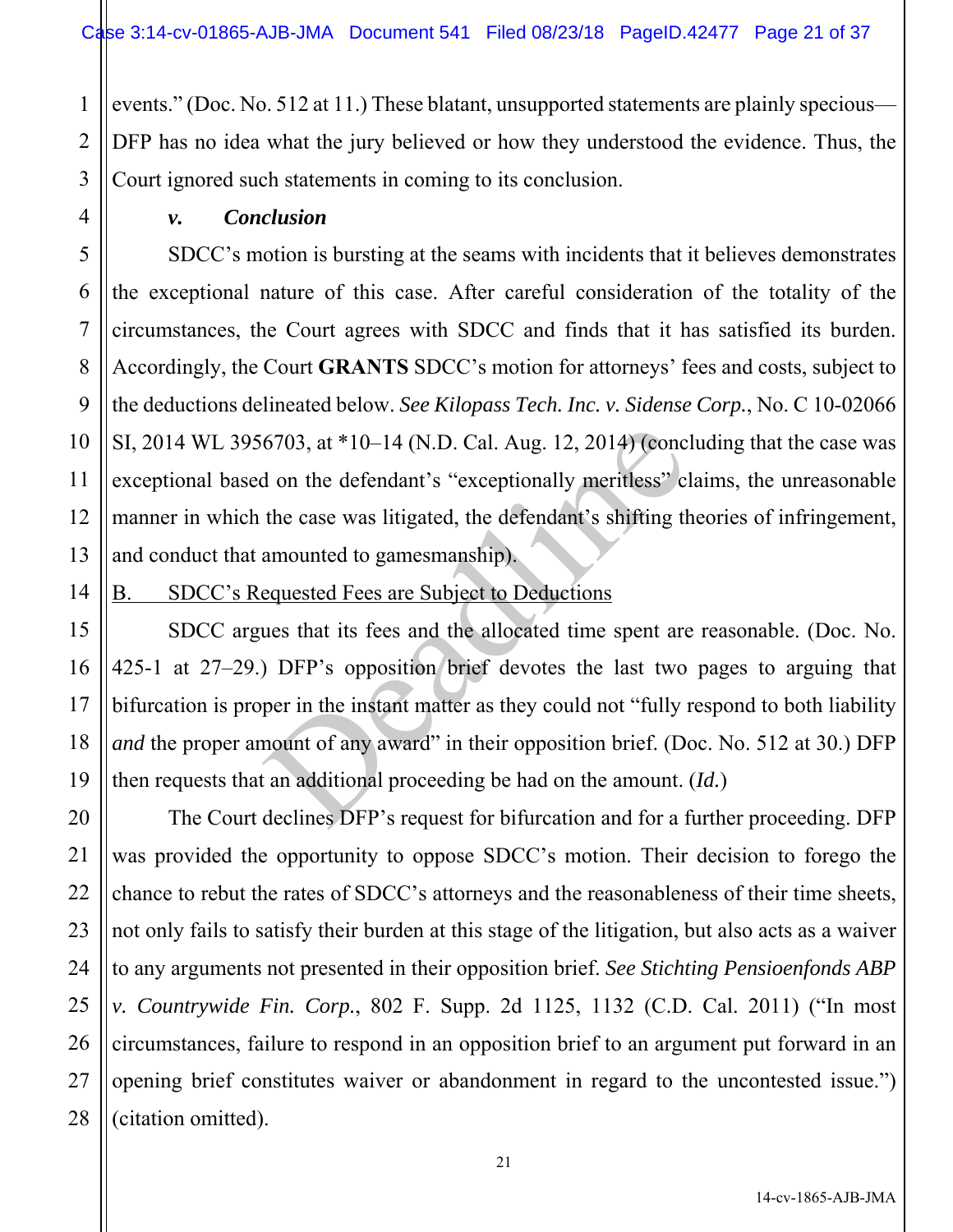1 2 3 4 5 6 7 8 Moreover, as DFP has failed to challenge or dispute SDCC's hourly rate or provide substantial assertions opposing SDCC's hours logged, the Court's inquiry ends after it determines whether the fee request is reasonable. *See United States v. \$28,000.00 in U.S. Currency*, 802 F.3d 1100, 1105 (9th Cir. 2015) ("When … a fee target has failed to offer either countervailing evidence or persuasive argumentation in support of its position, we do not think it is the court's job either to do the target's homework or to take heroic measures aimed at salvaging the target from the predictable consequences of self-indulgent lassitude.") (citation omitted).

9 10 12 13 14 15 16 17 18 19 20 The Court now turns to an evaluation of the reasonableness of SDCC's fees. Courts typically determine reasonableness by conducting a lodestar analysis of the hours expended and the hourly rate charged. *See McGrath v. Cty. of Nevada*, 67 F.3d 248, 252 (9th Cir. 1995); *see also Camacho v. Bridgeport Fin., Inc.*, 523 F.3d 973, 978 (9th Cir. 2008) (explaining that in the Ninth Circuit, courts calculate an award of attorneys' fees using the lodestar method, multiplying "the number of hours the prevailing party reasonably expended on the litigation by a reasonable hourly rate.") (citation omitted). The burden is on the fee applicant to demonstrate that the number of hours spent were "reasonably expended" and that counsel made a "good faith effort to exclude from [the] fee request hours that are excessive, redundant, or otherwise unnecessary[.]" *Hensley*, 461 U.S. at 434. The district court has broad discretion in determining the reasonableness of attorney's fees. *See Gates v. Deukmejian*, 987 F.2d 1392, 1398 (9th Cir. 1992). ne reasonableness by conducting a lodestar analysite charged. *See McGrath v. Cty. of Nevada*, 67 *Camacho v. Bridgeport Fin., Inc.*, 523 F.3d 97 *n* the Ninth Circuit, courts calculate an award of a multiplying "the numbe

11

21

22

23

24

25

26

27

28

 Additionally, "[a]lthough in most cases, the lodestar figure is presumptively a reasonable fee award, the district court may, if circumstances warrant, adjust the lodestar to account for other factors which are not subsumed within it." *Ferland v. Conrad Credit Corp.*, 244 F.3d 1145, 1149 n.4 (9th Cir. 2001). The factors are:

(1) the time and labor required, (2) the novelty and difficulty of the questions involved, (3) the skill requisite to perform the legal service properly, (4) the preclusion of other employment by the attorney due to acceptance of the case, (5) the customary fee, (6) whether the fee is fixed or contingent, (7) time limitations imposed by the client or the circumstances, (8) the amount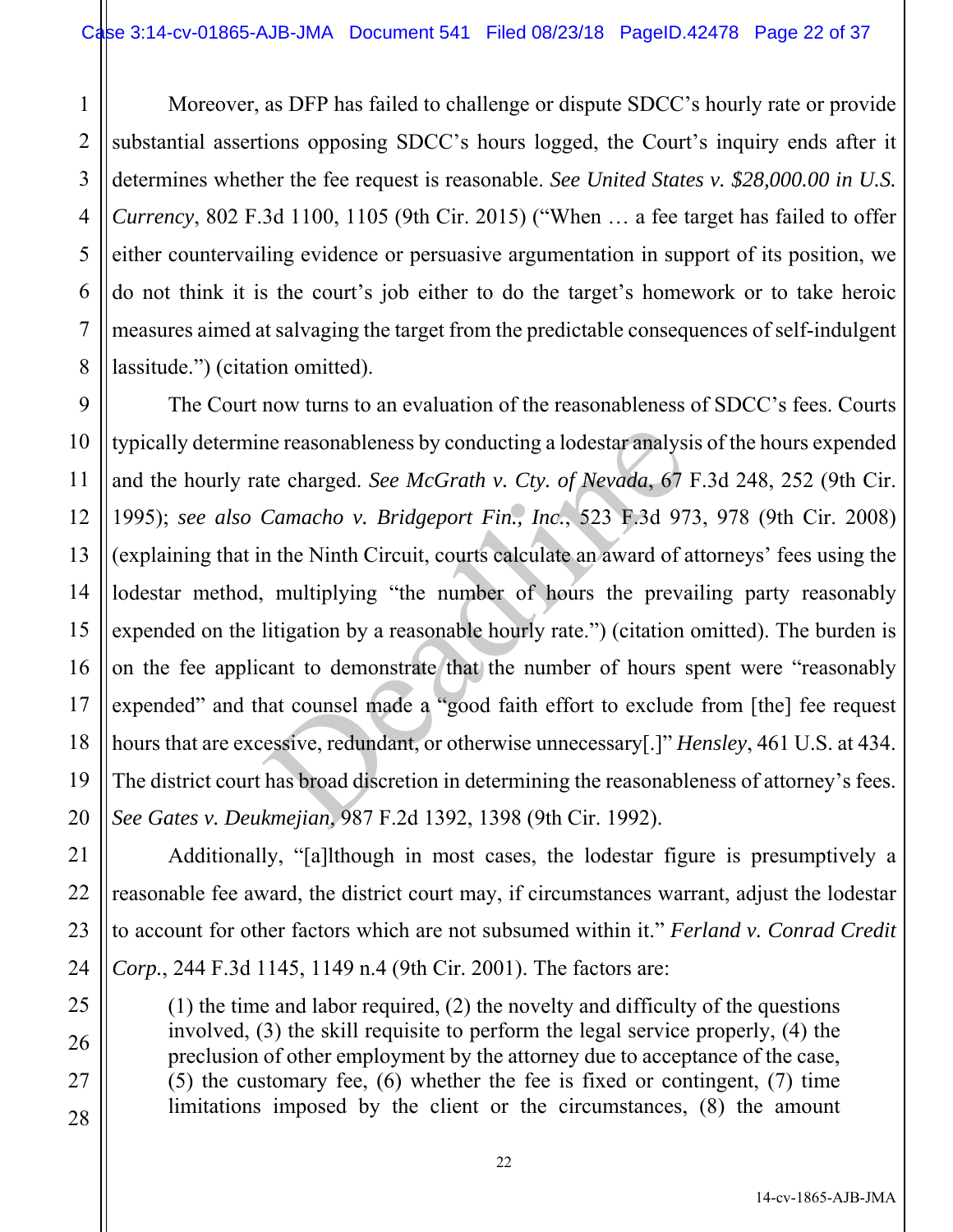involved and the results obtained, (9) the experience, reputation, and ability of the attorneys, (10) the "undesirability" of the case, (11) the nature and length of the professional relationship with the client, and (12) awards in similar cases.

# *Ballen v. City of Redmond*, 466 F.3d 736, 746 (9th Cir. 2006) (citation omitted).

 In total, SDCC requests **\$4,994,245.20** in attorneys' fees and costs incurred by it from the inception of this case through August 10, 2018. (Doc. No. 527 ¶ 5.) In addition, SDCC also requests certain non-taxable costs, including **\$243,833.06** that SDCC paid to its two expert witnesses: Matthew G. Ezell and Patrick Kennedy, along with their assistants. (Doc. No. 425-3 ¶ 24.)

## *i. Reasonable Hourly Rate*

 The determination of reasonable hourly rates is made by examining the prevailing market rates in the relevant community charged for similar services by "lawyers of reasonably comparable skill, experience, and reputation." *Davis v. City and Cty. of San Francisco*, 976 F.2d 1536, 1546 (9th Cir. 1992) (citation omitted), *opinion vacated on other grounds by* 984 F.2d 345 (9th Cir. 1993). The "relevant community" for these purposes is the district in which the lawsuit proceeds. *Barjon v. Dalton*, 132 F.3d 496, 500 (9th Cir. 1997). ble Hourly Rate<br>
ination of reasonable hourly rates is made by ex<br>
the relevant community charged for similar se<br>
arable skill, experience, and reputation." Davis<br>
3.2d 1536, 1546 (9th Cir. 1992) (citation omitte<br>
y 984 F

The moving party has the burden to produce "satisfactory evidence, in addition to the affidavits of its counsel, that the requested rates are in line with those prevailing in the community for similar services of lawyers of reasonably comparable skill and reputation." *Jordan v. Multnomah Cty.*, 815 F.2d 1258, 1263 (9th Cir. 1987). Once the fee applicant has met its burden, the opposing party "has a burden of rebuttal that requires submission of evidence to the district court challenging the accuracy and reasonableness of the hours charged or the facts asserted by the prevailing party in its submitted affidavits." *Gates*, 987 F.2d at 1397–98.

SDCC cites to several Southern District of California cases as well as employs the declarations of Callie A. Bjurstrom and Peter K. Hahn to illustrate that its attorney rates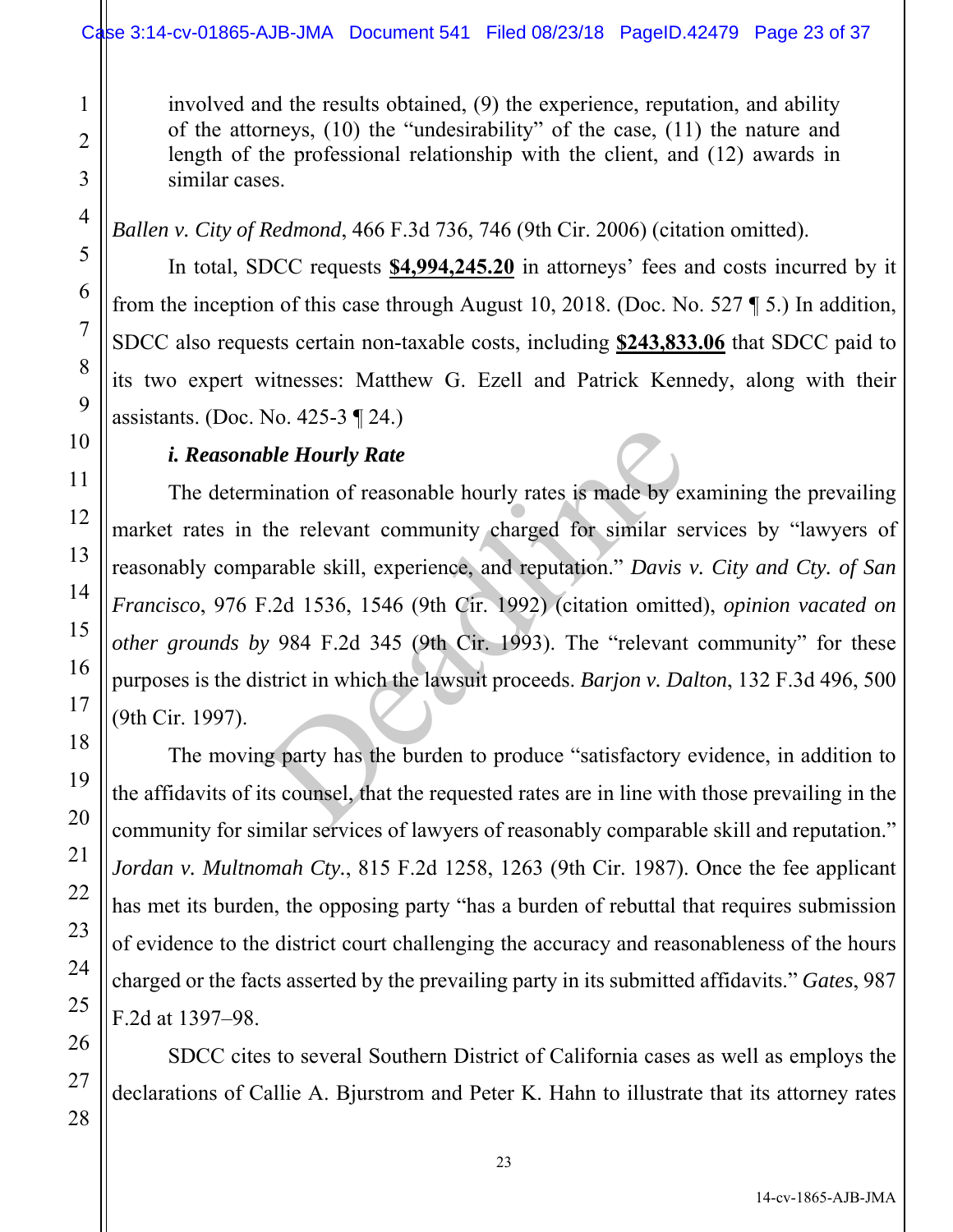| 1              | are reasonable. The following are the rates for the SDCC attorneys, paralegals, and      |
|----------------|------------------------------------------------------------------------------------------|
| $\overline{2}$ | litigation support team members who worked on the present matter.                        |
| 3              | 1. Callie A. Bjurstrom, lead trial attorney with over twenty-nine years of experience—   |
| $\overline{4}$ | \$675.00 to \$760.00 an hour.                                                            |
| 5              | 2. Peter K. Hahn, a partner and member of Pillsbury's Intellectual Property ("IP")       |
| 6              | Section with over twenty-eight years of experience—\$675.00 to \$760.00 an hour.         |
| 7              | 3. Michelle A. Herrera, an attorney with over sixteen years of litigation experience—    |
| 8              | \$525.00 to \$585.00 an hour.                                                            |
| 9              | 4. Conor Civins, a partner with over fourteen years of experience—\$550.00 to \$685.00   |
| 10             | an hour.                                                                                 |
| 11             | 5. Kirsten Gallacher, an associate in Pillsbury's IP section-\$385.00 to \$545.00 an     |
| 12             | hour.                                                                                    |
| 13             | 6. Nathaniel Smith, a University of San Diego School of Law 2007 graduate-\$550.00       |
| 14             | to \$730.00 an hour.                                                                     |
| 15             | 7. Matthew Stephens, an associate in Pillsbury's IP Section-\$545.00 an hour.            |
| 16             | 8. Tim Rawson, a 2014 Pepperdine University School of Law graduate—\$545.00 an           |
| 17             | hour.                                                                                    |
| 18             | 9. Lauren Wardle, an associate in Pillsbury's IP Section-\$560.00 an hour.               |
| 19             | 10. David Stanton, a partner and member of Pillsbury's Litigation section—\$765.00 an    |
| 20             | hour.                                                                                    |
| 21             | 11. Andrew Chevalier, William Collier, Carl DiCarlo, Benton McDonough, Wilton            |
| 22             | McNair, Allison Porter, Candes Prewitt, Jennifer Romeo, Kelly Sims, Jenny                |
| 23             | Villalobos, Eboni Wooden, and Calumn Yeaman, contract attorneys who work out             |
| 24             | of Pillsbury's office in Nashville, Tennessee who assisted with eDiscovery,              |
| 25             | document review, and legal research—\$110.00 an hour.                                    |
| 26             | 12. Sandra Edge, a senior legal analyst in Pillsbury's IP Section with over thirty years |
| 27             | of experience—\$285.00 to \$315.00.                                                      |
| 28             | 13. Cody Gartman, a trial paralegal with over seven years of experience—\$245.00 an      |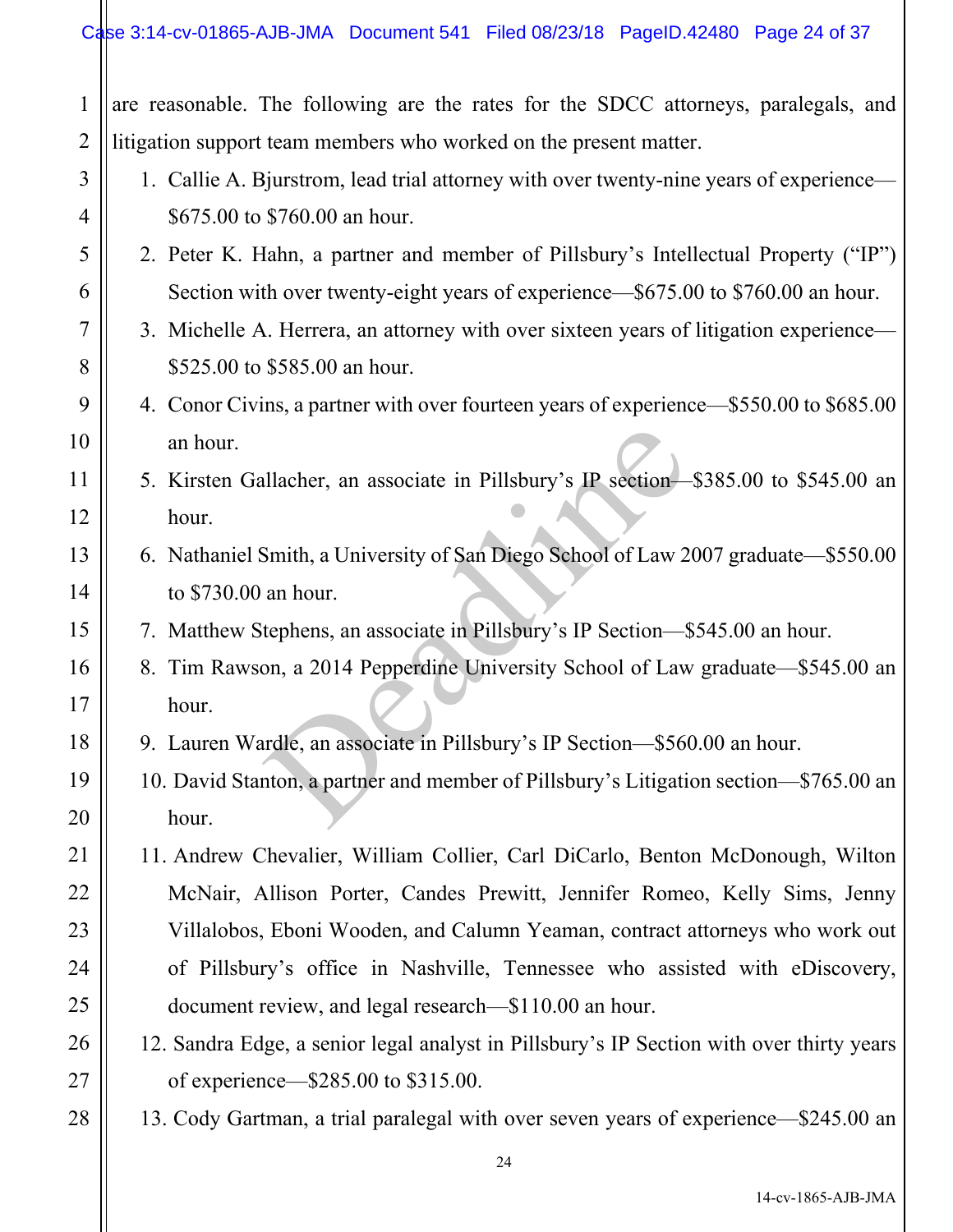1

2

3

4

5

6

7

8

9

10

11

12

13

14

15

16

17

18

19

20

21

22

23

24

25

26

27

28

- 14. Louie Perez, a senior legal analyst in Pillsbury's IP section with over five years of experience—\$295.00.
- 15. Colin Drake, a Litigation Support Project Management Coordinator with over ten years of experience—\$275.00 to \$305.00 an hour.
- 16. Val Trinidad, a Senior Litigation Support Analyst with over nine years of experience—\$295.00 to \$305.00 an hour.
- 17. John Monarrez, a Research Specialist—\$150.00 an hour.
- 18. Stacey Barnes, a paralegal in Pillsbury's IP section—335.00 an hour.
- 19. Martin Bridges, a consulting manager in Pillsbury's Corporate Securities Group whose testimony was read into the record at trial—\$425.00 an hour.
- 20. Thomas Brooks, the Discovery Project Manager—\$305.00 an hour.
- 21. Stacey Campbell, a paralegal in Pillsbury's IP section who provided trial preparation support—\$285.00 an hour.
- 22. John Farahjood, a Litigation Support Specialist who assisted with review of electronically stored information—\$305.00 an hour. idges, a consulting manager in Pillsbury's Corp<br>imony was read into the record at trial—\$425.00<br>rooks, the Discovery Project Manager—\$305.00<br>ampbell, a paralegal in Pillsbury's IP sectio<br>1 support—\$285.00 an hour.<br>hljood,
	- 23. Gordon Moffat, Director of Litigation Support Services—\$390.00 an hour.
- 24. Patrick Ng, a Litigation Support Project Manager—\$305.00 an hour.

25. Anthony Vugrinecz, a Senior Litigation Support Analyst—\$299.42 an hour.

(Doc. No. 425-3 ¶¶ 2–16; Doc. Nos. 527-2, 530.)

 Ultimately, the Court finds that SDCC has satisfied its initial burden and guided the Court as to the reasonable hourly rate prevailing in the community for similar work performed by attorneys of comparable skill and reputation. *See Chalmers v. City of Los Angeles*, 796 F.2d 1205, 1210 (9th Cir. 1986). First, as to the two cases provided by SDCC, the hourly rates determined to be reasonable were \$607.50 for Ms. Bjurstrom, \$472.50 for Ms. Herrera, (Doc. No. 425-4 at 17), and \$630 an hour for a partner and \$495 an hour for an associate, (*Id*. at 24). The remainder of the cases cited to by SDCC demonstrate that rates for attorneys in the intellectual property division have earned upwards of \$800.00 an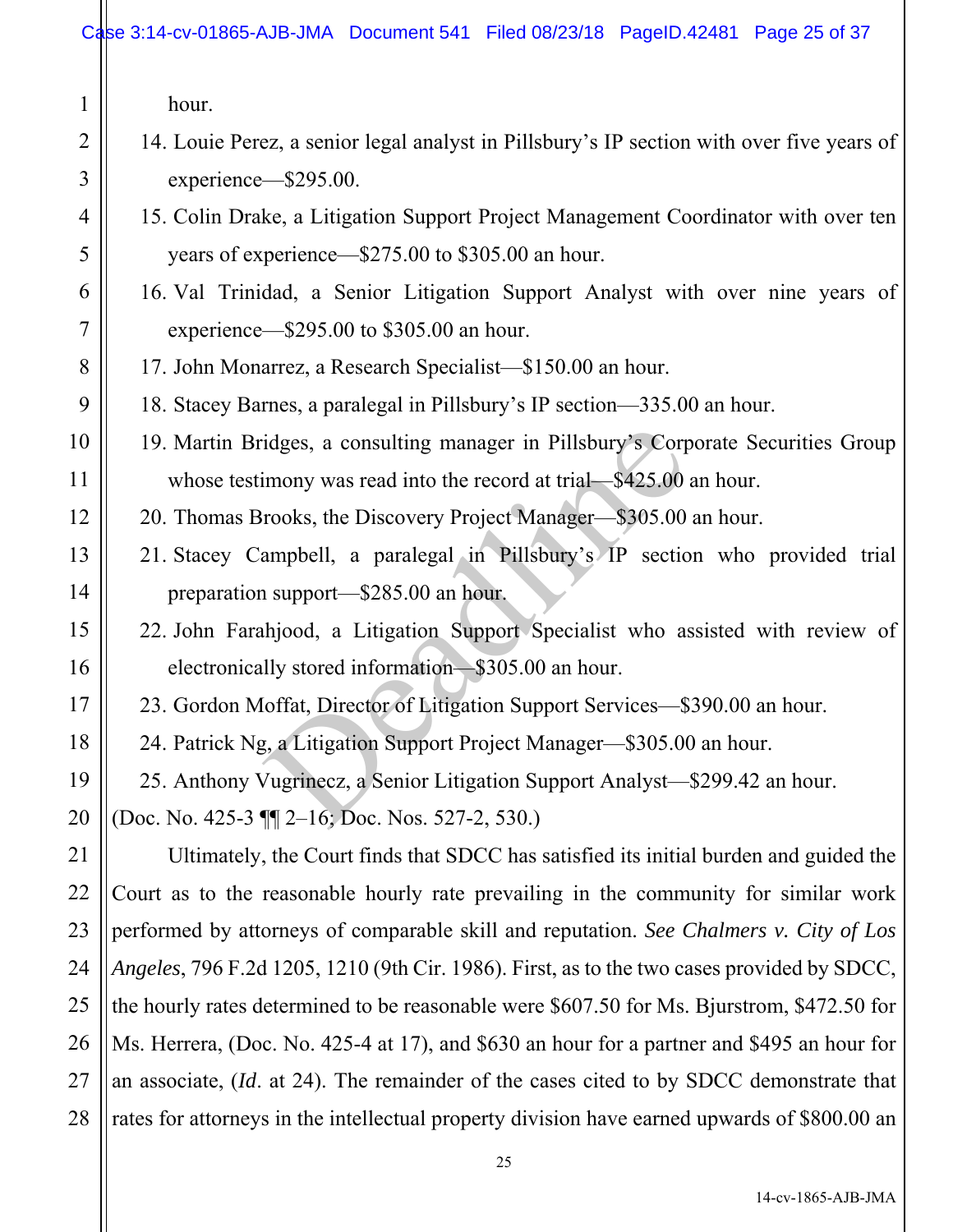1 2 3 hour. *See Zest IP Holdings, LLC v. Implant Direct Mfg., LLC*, No. 10-CV-0541-GPC (WVG), 2014 WL 6851612, at \*5–6 (S.D. Cal. Dec. 3, 2014) (finding rates reasonable where plaintiffs sought "an hourly rate of between \$170 per hour and \$895 per hour depending on the particular attorney or paralegal" for work by a "multi-state/national law firm"). Thus, based off the cases delineated above, the Court finds SDCC's unopposed attorneys' rates listed *supra* pp. 23–24 reasonable.

 The Court notes that DFP's response to SDCC's supplemental fee brief argues that SDCC has not justified its lawyers' hefty year-over-year rate increases. (Doc. No. 532 at 6.) DFP then requests that the Court should substantially lower rates in calculating the lodestar. *(Id.* at 7.) This argument is nonsensical. DFP produces no rational justification for why SDCC's lawyers should not receive raises each year they progress within their firm. Moreover, DFP's conclusory arguments, unsupported by evidence or case law, do not satisfy their burden of rebuttal.

 Next as to the paralegal rates, SDCC fails to provide any case law to support the rates of its paralegals and litigation support team members.<sup>6</sup> *See Blum v. Stenson*, 465 U.S. 886, 895 n.11 (1984) ("To inform and assist the court in the exercise of its discretion, the burden is on the fee applicant to produce satisfactory evidence—in addition to the attorney's own affidavits—that the requested rates are in line with those prevailing in the community for similar services . . . ."). Nevertheless, the Court may consider SDCC's declaration in addition to similar cases and its own knowledge and familiarity with the Southern District of California legal market in setting a reasonable hourly rate. *See Ingram v. Oroudjian*, 647 F.3d 925, 928 (9th Cir. 2011). This argument is nonsensical. DFP produces no<br>vyers should not receive raises each year they pro-<br>s conclusory arguments, unsupported by eviden<br>en of rebuttal.<br>the paralegal rates, SDCC fails to provide any<br>qals and litig

 Reasonable rates for paralegals in this district have ranged from \$125 to \$225. *See In re Maxwell Techs., Inc., Derivative Litig.*, No. 13CV966 BEN (RBB), 2015 WL 12791166, at \*5 (S.D. Cal. July 13, 2015) (awarding \$225 paralegal rate to paralegals with

<sup>&</sup>lt;sup>6</sup> For purposes of this Order, the Court will group SDCC's paralegals, legal analysts, litigation support team members, and research specialists into one group.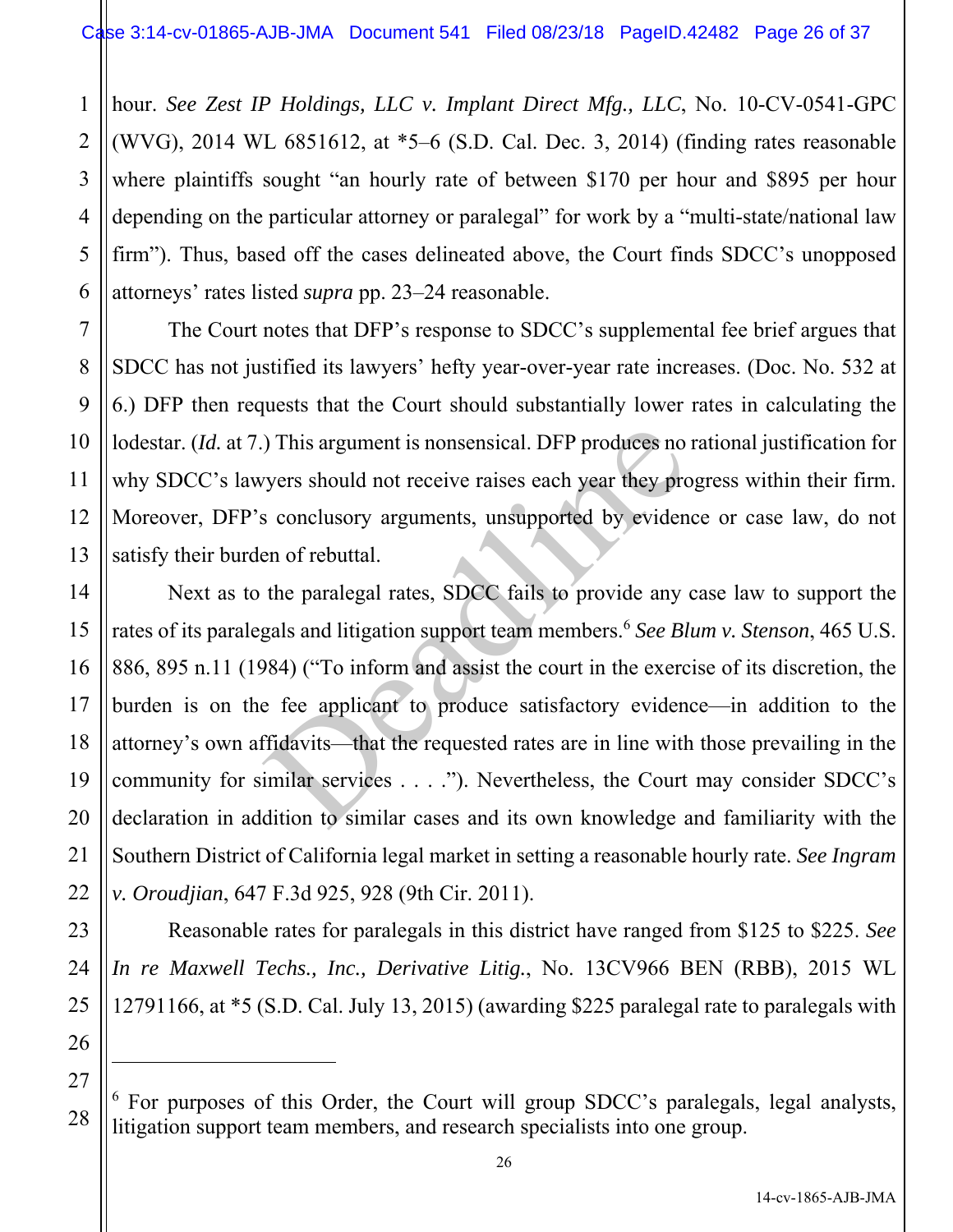1 2 3 4 5 6 7 "significant experience"); *see also Flowrider Surf, Ltd. v. Pac Surf Designs, Inc.*, No. 15cv1879-BEN (BLM), 2017 WL 2212029, at \*2–3 (S.D. Cal. May 18, 2017) (awarding paralegal fees of \$150 per hour in a patent infringement case); *LG Corp*. *v. Huang Xiaowen*, No. 16-CV-1162-JLS (NLS), 2017 WL 3877741, at \*3 (S.D. Cal. Sept. 5, 2017) (finding reasonable a rate of \$225 per hour for a paralegal with over twenty years of experience). At its highest, this district has approved a paralegal rate of \$290.00. *See In re Maxwell Techs., Inc.*, 2015 WL 12791166, at \*5.

8 9 10 11 12 13 14 15 16 17 18 Pillsbury is an American Lawyer Top 100 law firm with its IP litigation practice named in the Best Lawyers in America for 2017. (Doc. No. 425-3 ¶ 17.) Thus, the Court does not dispute the quality of the work Pillsbury's paralegals provided. However, SDCC has failed to produce evidence to demonstrate that its paralegal rates of over \$300.00 an hour are reasonable. Accordingly, taking into consideration Pillsbury's national and global presence, the Court will cap SDCC's paralegal, legal analysts, and litigation support team members' hourly rates at \$290.00—the high end of paralegal rates provided by this district. *See Carr v. Tadin, Inc.*, 51 F. Supp. 3d 970, 981 (S.D. Cal. 2014) (listing paralegal rates that ranged from \$110.00 to \$295.00, but concluding that as rates of \$125–\$150 predominated, a \$150.00 per hour rate for paralegals was reasonable). The final award will be adjusted in light of the above mentioned modification. the quality of the work Pillsbury's paralegals pro-<br>three evidence to demonstrate that its paralegal rale. Accordingly, taking into consideration Pillsbu<br>urt will cap SDCC's paralegal, legal analysts, and<br>rates at \$290.00—

 In sum, the Court finds SDCC's attorneys' rates in this case reasonable—these rates were largely unopposed by DFP. The paralegals and litigation support team members with rates over \$290.00 an hour will be capped at \$290.00. The remainder of the paralegal rates that do not exceed \$290.00 are considered reasonable.

## *ii. Hours Reasonably Spent*

19

20

21

22

23

24

25

26

27

28

 "The moving party bears the burden of documenting the appropriate hours spent in the litigation and submitting evidence in support of the hours worked." *Zest IP Holdings*, 2014 WL 6851612, at \*6. After the moving party provides evidence of the hours billed, the opposing party has the burden of submitting evidence "challenging the accuracy and reasonableness of the hours charged or the facts asserted by the prevailing party in its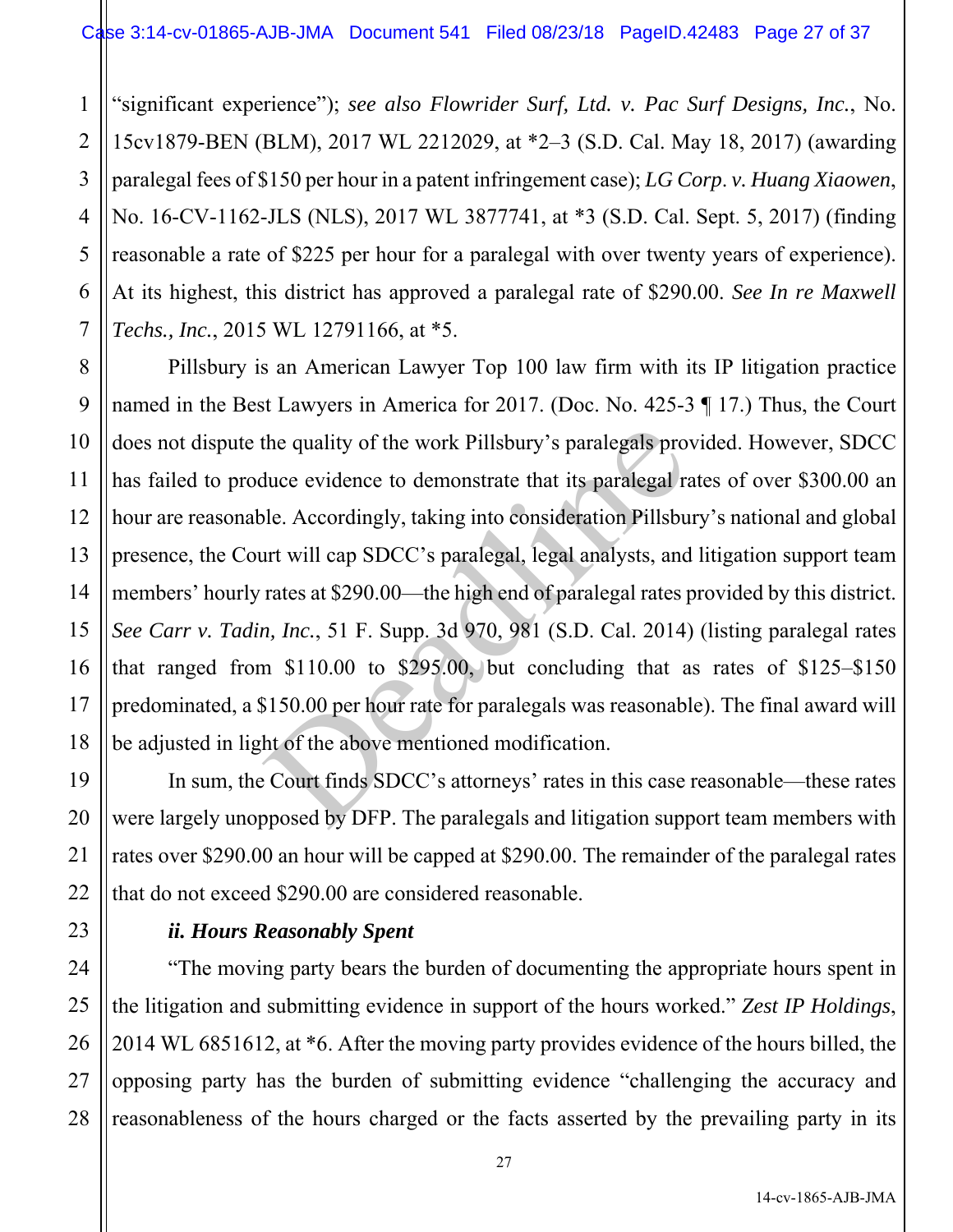1 2 3 submitted affidavits." *Gates*, 987 F.2d at 1398. "Even if the opposing party has not objected to the time billed, the district court 'may not uncritically accept a fee request,' but is obligated to review the time billed and assess whether it is reasonable in light of the work performed and the context of the case." *Rodriguez v. Barrita, Inc.*, 53 F. Supp. 3d 1268, 1280 (N.D. Cal. 2014).

 District courts have discretion to reduce the number of hours that were not reasonably expended. *Hensley*, 461 U.S. at 434. When determining whether the number of hours expended is reasonable, the following criterion may be taken into account, but each factor cannot be an independent basis to reduce hours: "(1) the novelty and complexity of the issues, (2) the special skill and experience of counsel, (3) the quality of representation, and (4) the results obtained." *Cabrales v. Cty. of Los Angeles*, 864 F.2d 1454, 1464 (9th Cir. 1988) (citation omitted), *judgment vacated on other grounds by* 490 U.S. 1087 (1989).

 SDCC requests all hours billed from the inception of this case to August 10, 2018. (Doc. No. 527 ¶¶ 3, 4.) In analyzing reasonableness, the Court first notes that DFP requests a deduction for quarter-hour billing. (Doc. No. 512 at 30.) Courts have recognized that billing by the quarter-hour, not by the tenth is a "deficient" practice "because it does not reasonably reflect the number of hours actually worked." *See Zucker v. Occidental Petroleum Corp.*, 968 F. Supp. 1396, 1403 n.11 (C.D. Cal. 1997) (demonstrating that an attorney with a \$300 hourly rate who works six minutes on a matter would charge \$30 if he bills by the tenth of an hour and \$75 if he bills by the quarter hour). Due to this, courts have reduced the fee award by a percentage to account for the unearned increment based on quarter-hour billing. *See Preseault v. United States*, 52 Fed. Cl. 667, 680–81 (Fed. Cl. 2002). In the present case, the Court in its discretion reduces SDCC's attorneys' fee award by twenty percent to account for the practice of billing by the quarter-hour. *See Zest IP Holdings*, 2014 WL 6851612, at \*10 n.2 (taking a 20% overall reduction in fees based on quarter-hour billing). s pecial skill and experience of counsel, (3) the q<br>is obtained." *Cabrales v. Cty. of Los Angeles*, 86<br>on omitted), *judgment vacated on other grounds b*<br>uests all hours billed from the inception of this ca<br>3, 4.) In anal

DFP also briefly asserts that a reduction is appropriate as SDCC failed to delegate tasks to staff or colleagues with lower billing rates. (Doc. No. 512 at 30–31.) The Court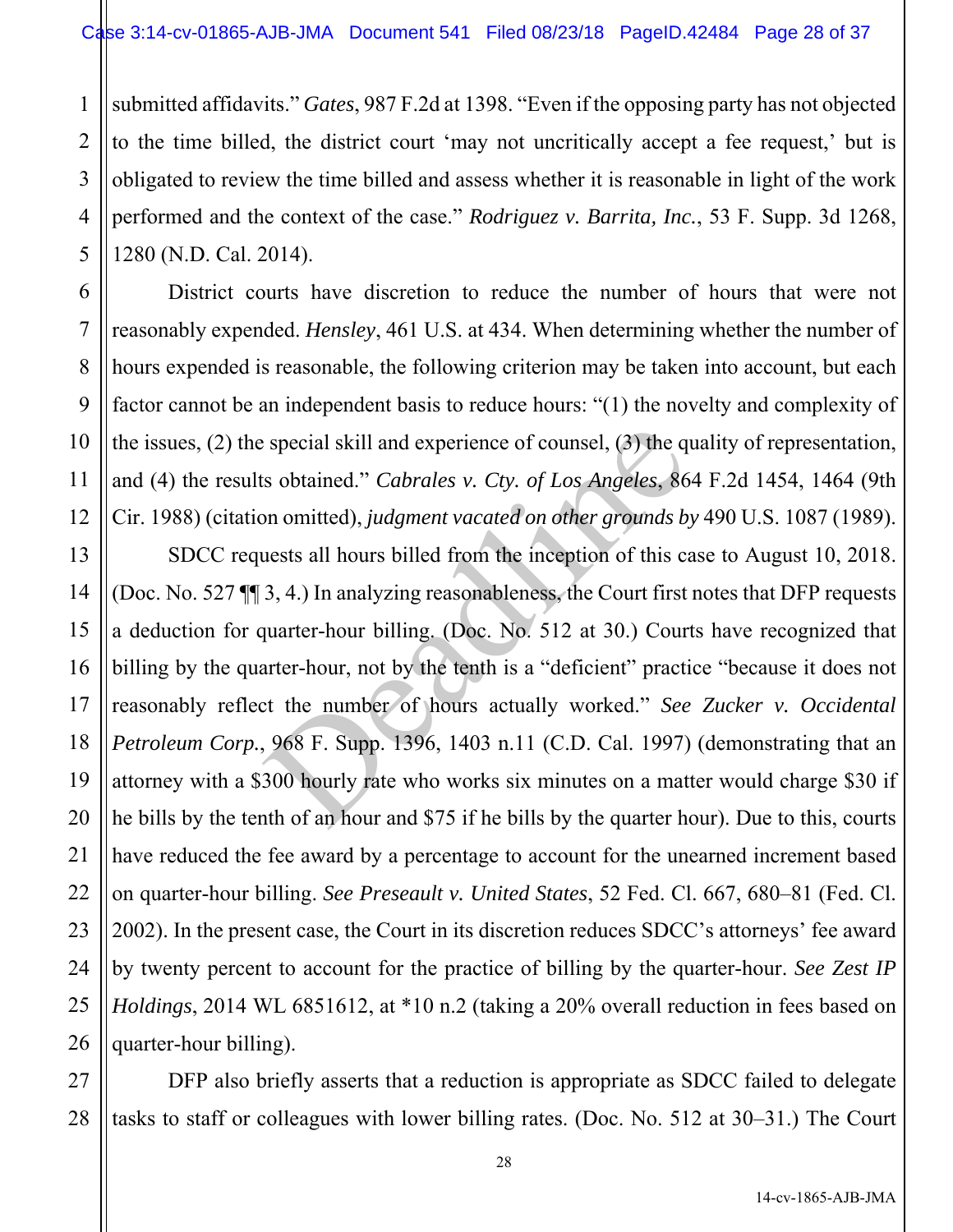1 2 3 4 5 6 7 disagrees. As SDCC's time sheet demonstrates, the senior attorneys such as Ms. Herrera, Ms. Bjurstrom, and Mr. Hahn were mainly in charge of researching and drafting the dispositive motions in this case as well as settlement and discovery matters. (Doc. No. 507 at 23, 29.) It is only logical to have the more senior attorneys personally involved in these major parts of the litigation process. Moreover, the timesheet demonstrates that SDCC did in fact delegate other more basic legal tasks to associate attorneys with lower billing rates such as Lauren Wardle and Tim Rawson. (Doc. No. 507 at 102, 103, 105, 159, 163.)

 The Court notes however that it finds that some tasks were not properly delegated amongst SDCC's paralegal and litigation support team members. For example, on June 7, 2017, John Farahjood was given the task of printing redacted PDF files. Printing files is not a reasonable use of a litigation support specialist who has a rate of \$305.00 an hour. (Doc. No. 507 at 122 (*see Banas v. Volcano Corp.*, 47 F. Supp. 3d 957, 970 (N.D. Cal. Dec. 12, 2014).) Thus, a reduction in the final lodestar amount is warranted.

 Finally, DFP spends a sentence broadly concluding that SDCC's task descriptions are highly general and frequently redacted and therefore warrant closer scrutiny. (Doc. No. 512 at 30.) First, as to the redactions, "[a] party seeking fees may redact certain portions of the relevant time entries when doing so is necessary to protect the attorney client privilege, so long as the unredacted portions still afford[] the Court sufficient detail to determine the reasonableness of the hours requested." *Shame on You Productions, Inc. v. Banks*, CV 14- 03512-MMM (JCx), 2016 WL 5929245, at \*16 (C.D. Cal. Aug. 15, 2016) (citation and internal quotation marks omitted). ujood was given the task of printing redacted PD<br>use of a litigation support specialist who has a r.<br>122 (*see Banas v. Volcano Corp.*, 47 F. Supp.<br>Thus, a reduction in the final lodestar amount is v<br>FP spends a sentence b

 The Court notes that there are certain time entries that have been so heavily redacted that the Court cannot assess the reasonableness of the time expended. For example on August 6, 2017, Michelle Herrera stated "Research regarding [REDACTED]." (Doc. No. 507 at 150.) This type of redaction has resulted in courts declining to award fees as to those heavily redacted billing entries. *See Shame on You Productions*, 2016 WL 5929245, at \*16. However, in the instant matter, SDCC redacted time entries, but also made the entries available to the Court for in-camera review. (Doc. No. 425-3 ¶ 23.) Thus, DFP's attack on

8

9

10

11

12

13

14

15

16

17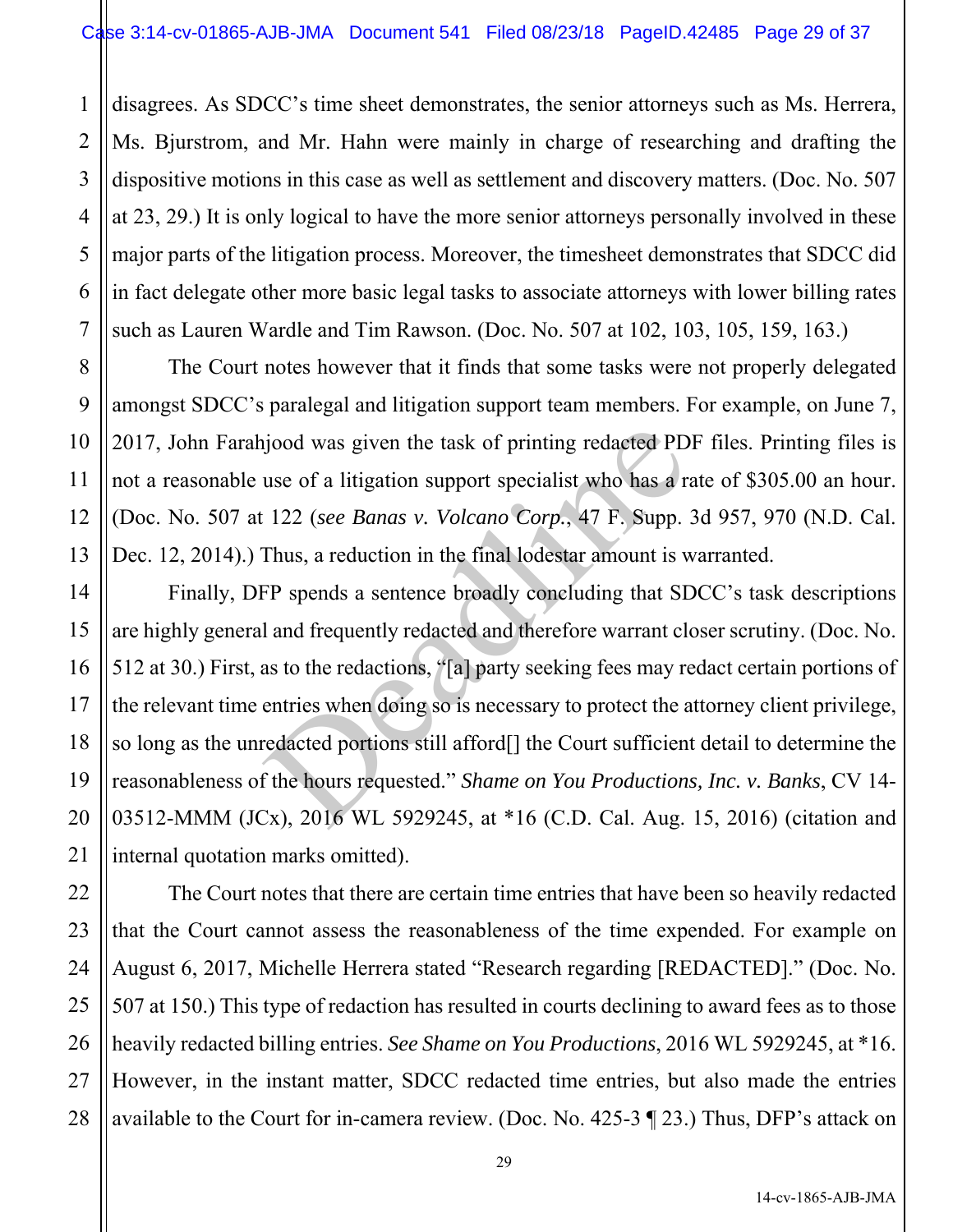1 2 3 4 5 6 SDCC's redacted time entries fails. *See Vogel v. Tulaphorn*, CV 13-464 PSG (PLAx), 2014 WL 12629679, at \*10 (C.D. Cal. Jan. 30, 2014) (refusing to reject the defendant's request for fees as it willingly stated that it could provide the redacted entries for in-camera review); *see also R.M. v. Encinitas Union Sch. Dist.*, No. 08cv412-L (JMA), 2013 WL 3873069, at \*3 (S.D. Cal. July 25, 2013) (conducting an in-camera review of the defendant's invoice to determine reasonableness).

7

11

8 9 10 12 13 14 15 Next, as to DFP's assertion that the time entries are too general, the Court agrees in part. Though, SDCC's counsel "is not required to record in great detail how each minute of his [or her] time was expended," *Lytle v. Carl*, 382 F.3d 978, 989 (9th Cir. 2004), a certain amount of specificity is required. Presently, some entries are incredibly vague. For instance, there are several entries that simply state in some form: "Assist with review project." (Doc. No. 507 at 121, 122, 124, 136.) Additionally, on October 28, 2016, the time entry states: "Call with S. Edge regarding additional documents for review and review plan," (*Id.* at 61), and on November 29, 2016, the narrative described states: "Document review," (*Id.* at 67). This is a billing deficiency that justifies a reduction. f specificity is required. Presently, some entries and<br>re several entries that simply state in some form<br>o. 507 at 121, 122, 124, 136.) Additionally, on Oc<br>Il with S. Edge regarding additional documents<br>, and on November 2

16 17 18 19 20 21 22 23 24 25 26 27 28 In that same vein the Court also reduces the amount of hours SDCC requests for duplicative attorney effort. Although it has been recognized that "the participation of more than one attorney does not necessarily constitute an unnecessary duplication of effort[,] *see McGrath*, 67 F.3d at 255, the Court believes that certain hours were not reasonably expended. For example in July of 2017, Mr. Hahn, Ms. Herrera, and Mr. Smith all took turns revising a sanctions motion. (Doc. No. 507 at 136.) Similarly, in that same month, Mr. Hahn, Mr. Smith, Mr. Stephens, Ms. Bjurstrom, and Ms. Herrera all billed for reviewing the opposition brief to DFP's motion for leave to amend the pleading. (*Id.* at 140.) Thus, another reduction in the lodestar figure is appropriate. *See Mogck v. Unum Life Ins. Co. of Am.*, 289 F. Supp. 2d 1181, 1195 (S.D. Cal. 2003) (finding a reduction of fees reasonable as both attorneys billed for reviewing the defendant's objection and two attorneys billed for reviewing the Ninth Circuit opinion in the case); *see also Hensley*, 461 U.S. at 432–34 (holding that counsel submitting fee applications must exclude hours that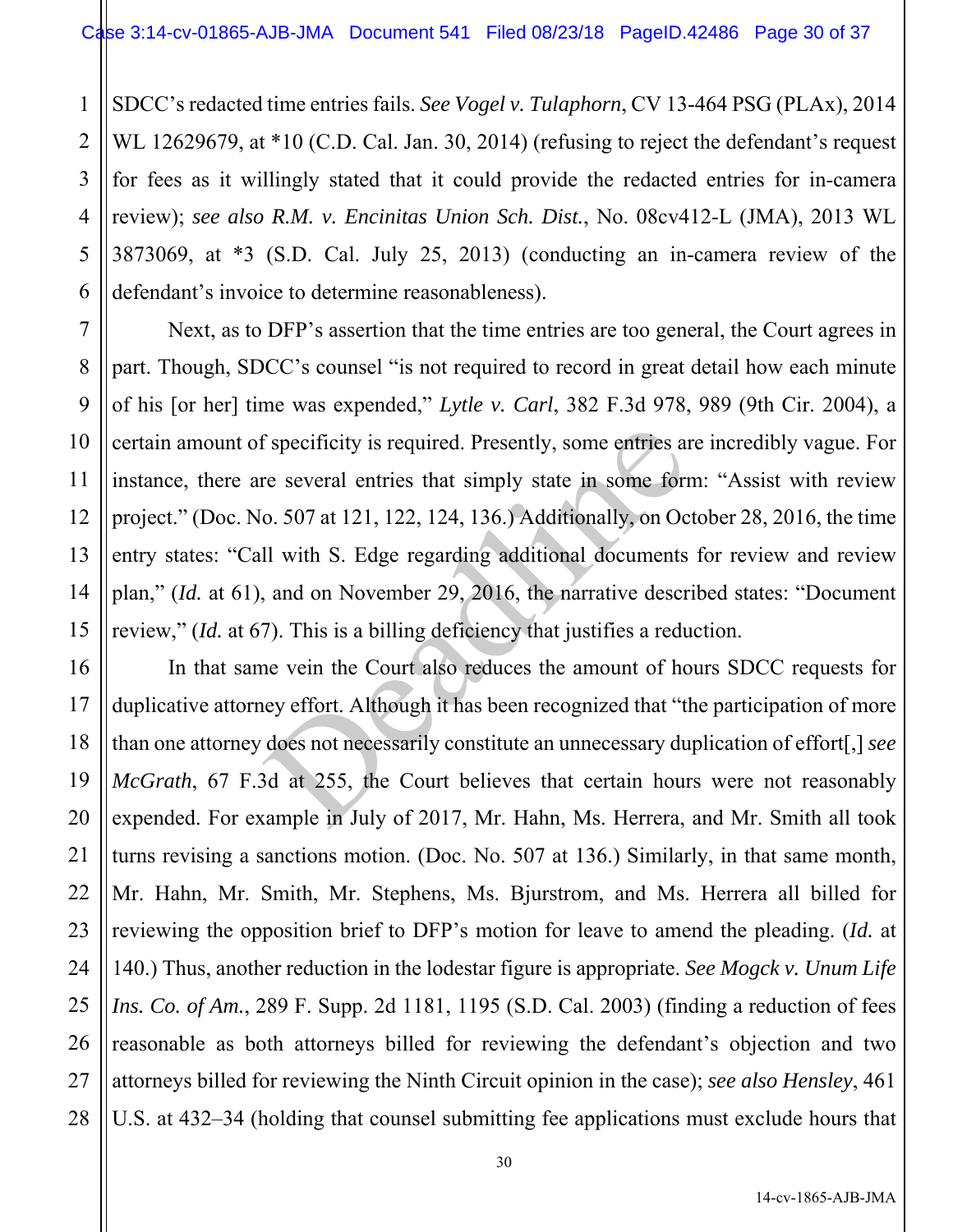1 2 3 4 are "excessive, redundant, or otherwise unnecessary[.]"); *AT&T Mobility LLC v. Yeager*, No. 2:13-cv-00007 KJM DB, 2018 WL 1567819, at \*2 (E.D. Cal. Mar. 30, 2018) (highlighting that the court has broad discretion to adjust the lodestar fee downward if it concludes the attorneys performed work that was excessive or duplicative).

5 6 7 8 9 10 11 Finally, the Court addresses the arguments present in DFP's response to SDCC's supplemental brief. (Doc. No. 532.) Finding that most of DFP's qualms have already been addressed above, the Court focuses solely on the assertion that a reduction is justified based on overstaffing. (*Id.* at 4.) Here, the Court agrees with DFP that SDCC's decision to send three lawyers to the post-trial motion hearing is an unreasonable use of time. As Mr. Hahn did not actively participate at the hearing, the Court will not award Mr. Hahn's fees totaling \$3,532.50 in relation to this matter. (Doc. No. 527-1 at 15.)

12 In sum, the Court reduces SDCC's fee request by 20% for quarter-hour billing. Additionally, based on the other billing deficiencies delineated above, an additional 5% reduction is warranted as well as a reduction of \$3,532.50 for overstaffing. As to the remainder of the hours, after an in-camera review, the Court finds the billed hours are well within the bounds of reason and include sufficient descriptions reflecting the date, amount, and nature of the work SDCC's attorney's performed. *See LG Corp.*, 2017 WL 3877741, at \*4. Thus, the Court finds no further deduction necessary based on the nature and context of the case, quality of the representation, and result obtained. articipate at the hearing, the Court will not award l<br>tion to this matter. (Doc. No. 527-1 at 15.)<br>e Court reduces SDCC's fee request by 20% field on the other billing deficiencies delineated a<br>ranted as well as a reductio

| iii.<br><b>Lodestar Calculation</b> |                           |                    |                    |  |  |
|-------------------------------------|---------------------------|--------------------|--------------------|--|--|
| <b>Table 1: Hourly</b>              |                           |                    |                    |  |  |
| <b>Rates</b>                        |                           |                    |                    |  |  |
| 2014                                |                           |                    |                    |  |  |
| <b>Timekeeper</b>                   | <b>Hourly Rate Billed</b> | <b>Hourly Rate</b> | <b>Time Billed</b> |  |  |
|                                     |                           | Awarded            |                    |  |  |
| Bjurstrom, Callie A.                | \$675.00                  | \$675.00           | 24.05 hours        |  |  |
| Hahn, Peter K.                      | \$675.00                  | \$675.00           | 89 hours           |  |  |
| Herrera, Michelle A.                | \$525.00                  | \$525.00           | 41.20 hours        |  |  |

13

14

15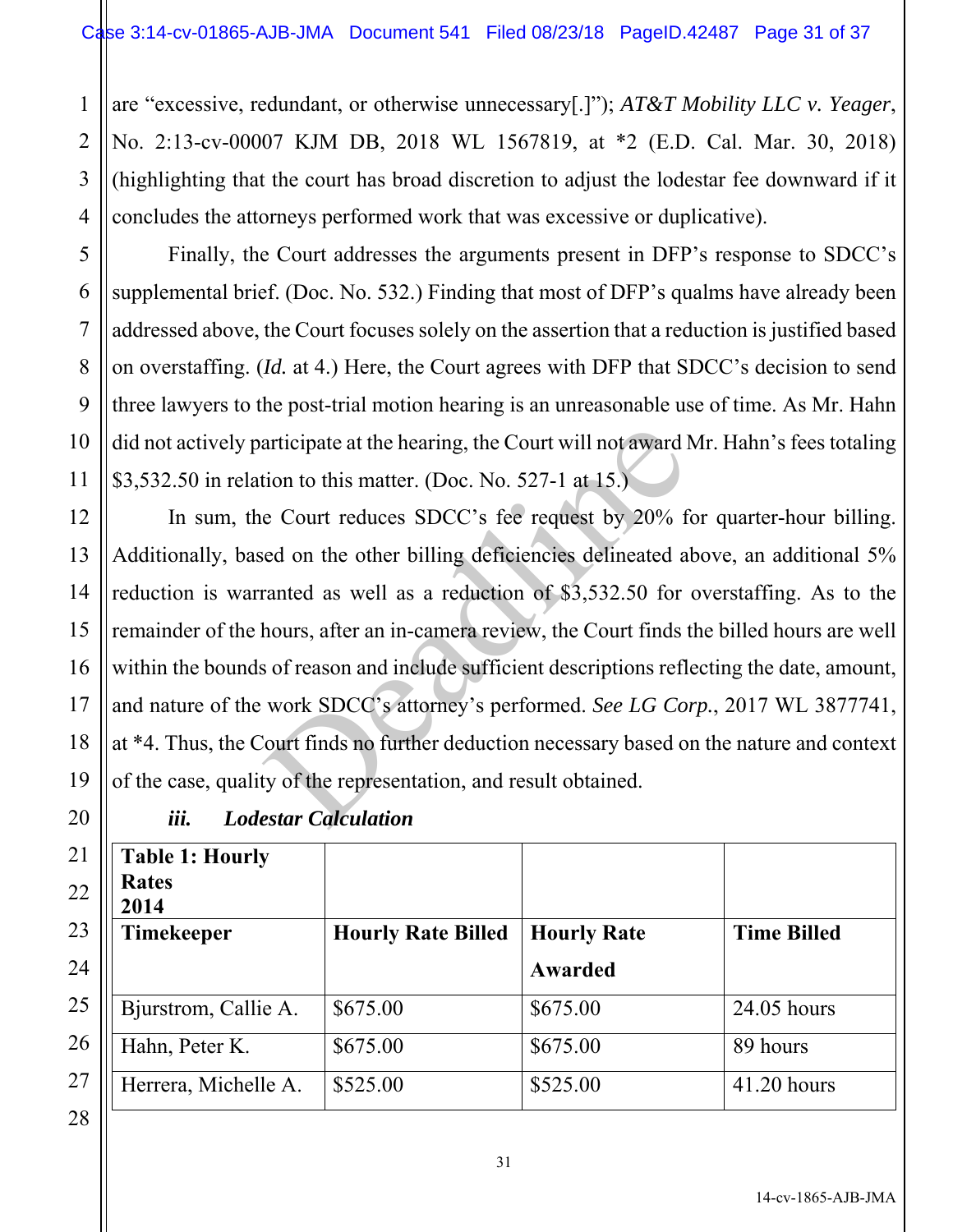# Case 3:14-cv-01865-AJB-JMA Document 541 Filed 08/23/18 PageID.42488 Page 32 of 37

| $1$    Drake, Colin B. | \$275.00 | \$275.00 | $0.50$ hours  |
|------------------------|----------|----------|---------------|
| 2    Edge, Sandra V.   | \$285.00 | \$285.00 | $19.25$ hours |

| <b>Table 2: Hourly</b><br><b>Rates</b><br>2015 |                           |                    |                    |
|------------------------------------------------|---------------------------|--------------------|--------------------|
| <b>Timekeeper</b>                              | <b>Hourly Rate Billed</b> | <b>Hourly Rate</b> | <b>Time Billed</b> |
|                                                |                           | Awarded            |                    |
| Bjurstrom, Callie A.                           | \$705.00                  | \$705.00           | 24 hours           |
| Gallacher, Kirsten F.                          | \$385.00                  | \$385.00           | $10.25$ hours      |
| Hahn, Peter K.                                 | \$705.00                  | \$705.00           | 174 hours          |
| Herrera, Michelle A.                           | \$550.00                  | \$550.00           | 72 hours           |
| Drake, Colin B.                                | \$290.00                  | \$290.00           | 5.25 hours         |
| Edge, Sandra V.                                | \$295.00                  | \$290.00           | 21.50 hours        |

| Hahn, Peter K.         | \$705.00                  | \$705.00           | 174 hours          |
|------------------------|---------------------------|--------------------|--------------------|
| Herrera, Michelle A.   | \$550.00                  | \$550.00           | 72 hours           |
| Drake, Colin B.        | \$290.00                  | \$290.00           | 5.25 hours         |
| Edge, Sandra V.        | \$295.00                  | \$290.00           | 21.50 hours        |
|                        |                           |                    |                    |
| <b>Table 3- Hourly</b> |                           |                    |                    |
| <b>Rates</b>           |                           |                    |                    |
| 2016<br>Timekeeper     | <b>Hourly Rate Billed</b> | <b>Hourly Rate</b> | <b>Time Billed</b> |
|                        |                           | <b>Awarded</b>     |                    |
| Bjurstrom, Callie A.   | \$735.00                  | \$735.00           | 93.25 hours        |
| Gallacher, Kirsten F.  | \$480.00                  | \$480.00           | 98.75 hours        |
| Hahn, Peter K.         | \$735.00                  | \$735.00           | 480.75 hours       |
| Herrera, Michelle A.   | \$565.00                  | \$565.00           | 229.50 hours       |
| Stanton, David         | \$765.00                  | \$765.00           | $0.25$ hours       |
| Drake, Colin B.        | \$295.00                  | \$290.00           | 16.50 hours        |
| Edge, Sandra V.        | \$305.00                  | \$290.00           | 172.50 hours       |
| Trinidad, Val          | \$295.00                  | \$290.00           | 6.25 hours         |
|                        |                           |                    |                    |

 $3$ 4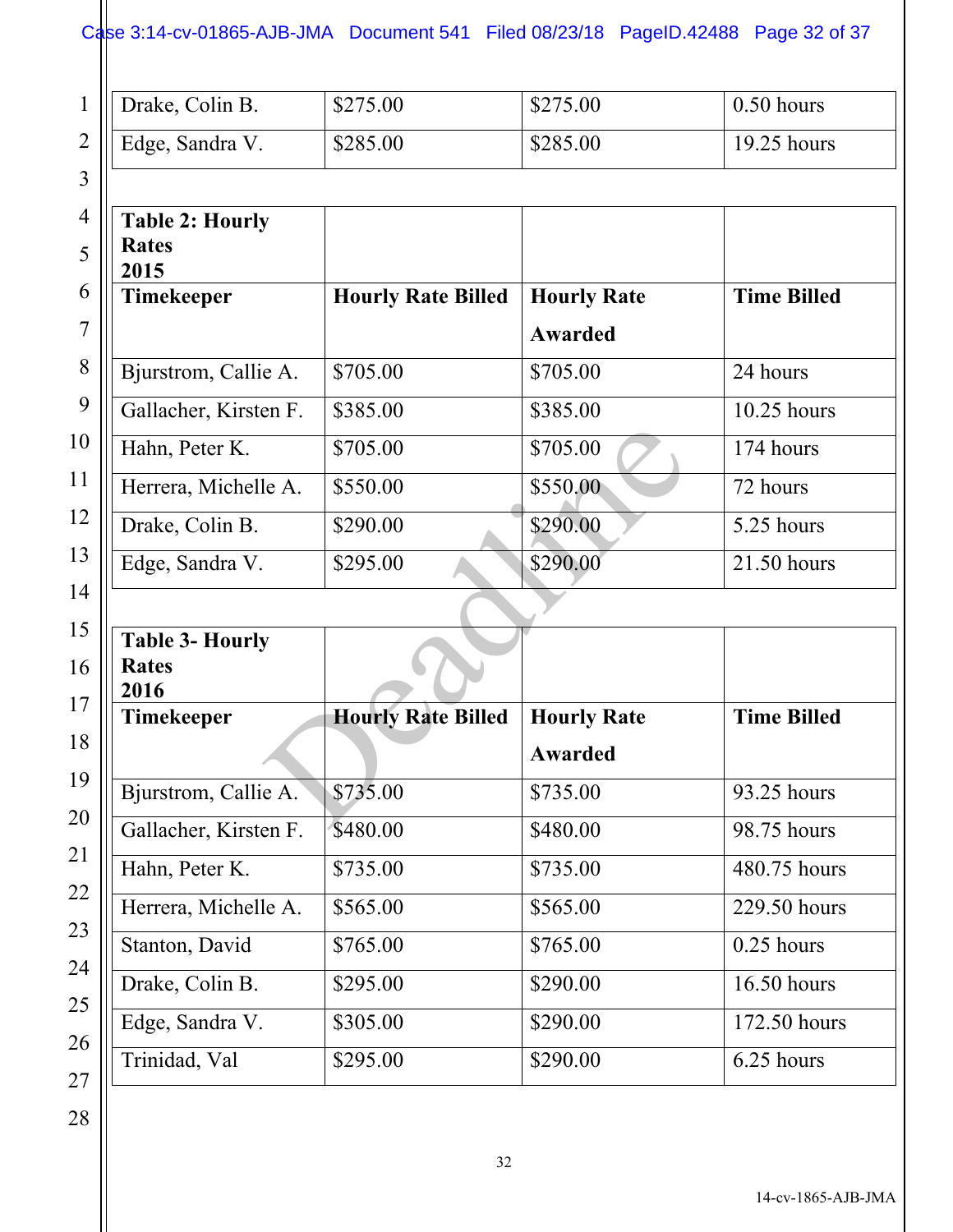| <b>Table 4-Hourly</b><br><b>Rates</b><br>2017 |                           |                               |                    |
|-----------------------------------------------|---------------------------|-------------------------------|--------------------|
| Timekeeper                                    | <b>Hourly Rate Billed</b> | <b>Hourly Rate</b><br>Awarded | <b>Time Billed</b> |
| Bjurstrom, Callie A.                          | \$760.00                  | \$760.00                      | 1085 hours         |
| Chevalier, Andrew                             | \$110.00                  | \$110.00                      | 85.25              |
| Civins, Conor M.                              | \$608.16                  | \$608.16                      | 283.75 hours       |
| Collier, William E.                           | \$110.00                  | \$110.0                       | 167.50 hours       |
| DiCarlo, Carl                                 | \$110.00                  | \$110.00                      | 205.50 hours       |
| Gallacher, Kirsten<br>F.                      | \$545.00                  | \$545.00                      | 119 hours          |
| Hahn, Peter K.                                | \$760.00                  | \$760.00                      | 1422.75 hours      |
| Herrera, Michelle A.                          | \$585.00                  | \$585.00                      | 967.55 hours       |
| McDonough,<br>Benton                          | \$110.00                  | \$110.00                      | 88.25 hours        |
| McNair, Wilton A.                             | \$110.00                  | \$110.00                      | 85.75 hours        |
| Porter, Allison                               | \$110.00                  | \$110.00                      | 69 hours           |
| Prewitt, Candes V.                            | \$110.00                  | \$110.00                      | 81.75 hours        |
| Rawson, P.E., Tim                             | \$485.35                  | \$485.35                      | 50.25 hours        |
| Romeo, Jennifer R.                            | \$110.00                  | \$110.00                      | 123.25 hours       |
| Sims, Kelly J.                                | \$110.00                  | \$110.00                      | 184.75 hours       |
| Smith, Nathaniel R.                           | \$578.42                  | \$578.42                      | 45.00 hours        |
| Stanton, David                                | \$790.00                  | \$790.00                      | 12.75 hours        |
| Stephens, Matthew<br>R.                       | \$545.00                  | \$545.00                      | 200.75 hours       |
| Villalobos, Jenny R.                          | \$110.00                  | \$110.00                      | 167.25 hours       |
| Wardle, Lauren E.                             | \$560.00                  | \$560.00                      | 145.45 hours       |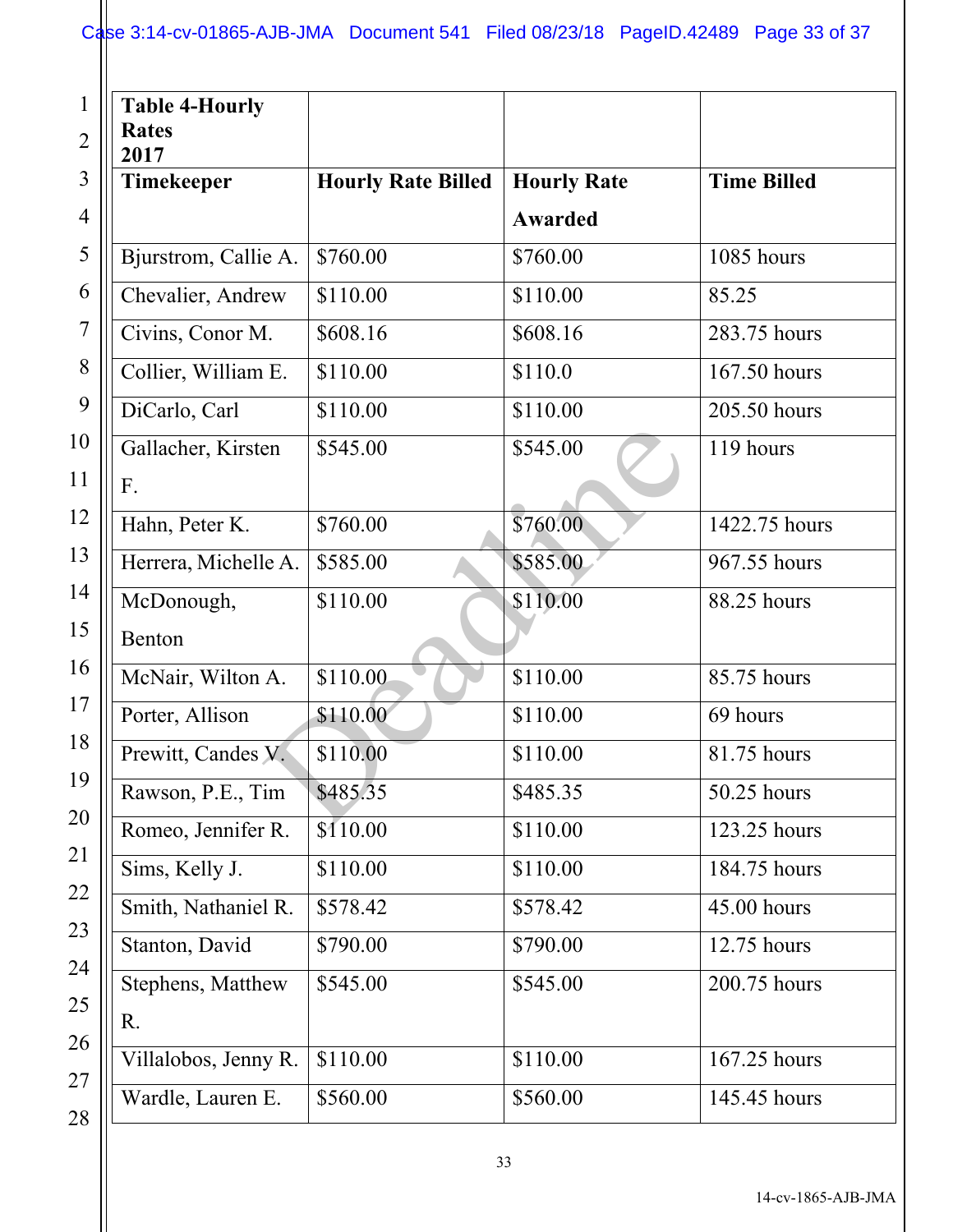# Case 3:14-cv-01865-AJB-JMA Document 541 Filed 08/23/18 PageID.42490 Page 34 of 37

| Wooden, Eboni T.      | \$110.00 | \$110.00 | 141.75 hours   |
|-----------------------|----------|----------|----------------|
| Yeaman, Calumn J.     | \$110.00 | \$110.00 | 98.75 hours    |
| Barnes, Stacey        | \$335.00 | \$290.00 | 5 hours        |
| Bridges, Martin       | \$425.00 | \$290.00 | 1 hour         |
| Brooks, Thomas        | \$305.00 | \$290.00 | 1 hour         |
| Campbell, Stacey      | \$285.00 | \$285.00 | 7.25 hours     |
| Drake, Colin B.       | \$305.00 | \$290.00 | 89 hours       |
| Edge, Sandra V.       | \$315.00 | \$290.00 | 1,195.75 hours |
| Farahjood, John       | \$305.00 | \$290.00 | 17 hours       |
| Gartman, Cody A.      | \$245.00 | \$245.00 | 224.80 hours   |
| Moffat, Gordon        | \$390.00 | \$290.00 | 15.75 hours    |
| Monarrez, John D.     | \$150.00 | \$150.00 | 12.75 hours    |
| Ng, Patrick           | \$305.00 | \$290.00 | $0.50$ hours   |
| Perez, Louie          | \$295.00 | \$290.00 | 120.25 hours   |
| Trinidad, Val         | \$300.63 | \$290.00 | 151 hours      |
| Vugrinecz,<br>J.      | \$299.42 | \$290.00 | 18.75 hours    |
| Anthony               |          |          |                |
|                       |          |          |                |
| <b>Table 5-Hourly</b> |          |          |                |
| <b>Rates</b>          |          |          |                |

| <b>Table 5-Hourly</b><br><b>Rates</b><br>2018 |                           |                    |                    |
|-----------------------------------------------|---------------------------|--------------------|--------------------|
| <b>Timekeeper</b>                             | <b>Hourly Rate Billed</b> | <b>Hourly Rate</b> | <b>Time Billed</b> |
|                                               |                           | Awarded            |                    |
| Bjurstrom, Callie A.                          | \$795.00                  | \$795.00           | 221.70 hours       |
| Civins, Conor M.                              | \$675.00                  | \$675.00           | 14.25 hours        |
| Hahn, Peter K.                                | \$785.00                  | \$785.00           | 221 hours          |
| Herrera, Michelle A.                          | \$605.00                  | \$605.00           | 330.30 hours       |
| Wardle, Lauren E.                             | \$615.00                  | \$615.00           | 120.75 hours       |

14-cv-1865-AJB-JMA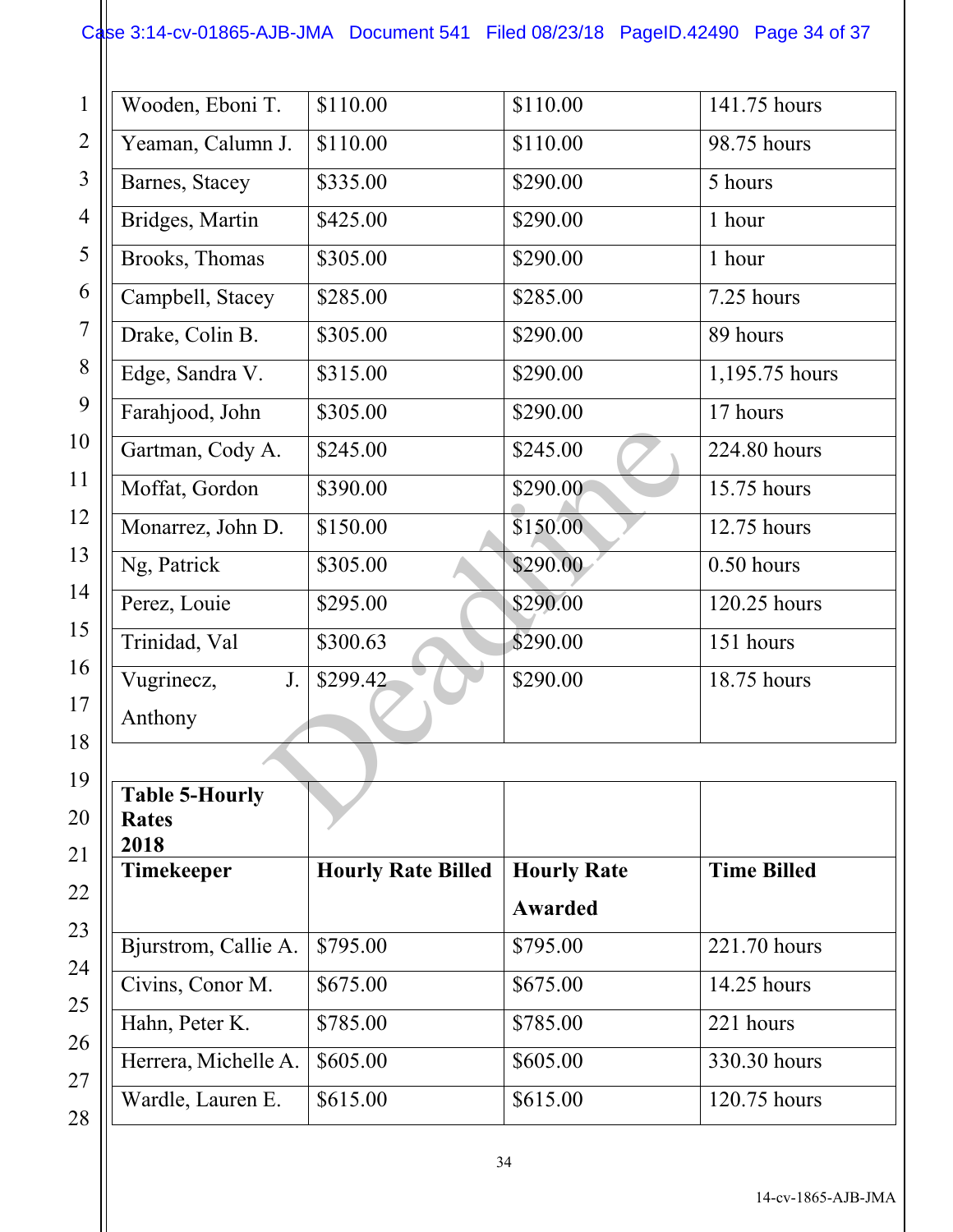| $1$    Edge, Sandra V. | \$325.00 | \$290.00 | 143.95 hours |
|------------------------|----------|----------|--------------|
| 2    Monarrez, John D. | \$300.00 | \$290.00 | $0.25$ hours |

 SDCC requests **\$4,994,245.20** in attorneys' fees and costs. (Doc. No. 527 ¶ 5.) The Court notes however, that the lodestar number based off of the declarations provided by SDCC is **\$5,278,438.88**. This discrepancy is due to the fact that the lodestar number does not include courtesy discounts that occurred in March 2017 (\$11,000), April 2017 (\$30,000), May 2017 (\$30,000), June 2017 (\$50,000), July 2017 (\$20,000), August 2017 (\$25,000), September 2017 (\$25,000), October 2017 (\$30,000), November 2017 (\$55,000), December 2017 (\$20,000), January 2018 (\$10,000), and February 2018 (\$10,000). In total, SDCC provided **\$316,000** in courtesy discounts. Subtracting the courtesy discounts, the new lodestar number is **4,962,438.88**. After the 20% reduction for quarter-hour billing, the 5% reduction for other billing deficiencies, and the **\$3,532.50** for overstaffing, the final lodestar number is **\$3,767,921.06.** mber 2017 (\$20,000), January 2018 (\$10,000<br>tal, SDCC provided  $$316,000$  in courtesy disc<br>s, the new lodestar number is  $4.962,438.88$ . Afte<br>ng, the 5% reduction for other billing deficiencie:<br>final lodestar number is  $$3$ 

### *iv. Expert Costs*

 The Lanham Act provides that "[w]hen a violation of any right of the registrant of a mark registered in the Patent and Trademark Office . . . have been established in any civil action  $\dots$  the plaintiff shall be entitled to  $\dots$  (3) the costs of the action." 15 U.S.C.  $\delta$ 1117(a). Under Federal Rule of Civil Procedure 54, costs other than attorney's fees may be allowed to the prevailing party unless a federal statute or a court order provides otherwise. Fed. R. Civ. P. 54(d)(1).

 SDCC seeks to recover certain non-taxable costs. Specifically, SDCC requests **\$243,833.06** that SDCC paid to its two experts: Matthew G. Ezell and Patrick Kennedy, along with their assistants. (Doc. No. 425-3 ¶ 24.) DFP does not oppose this request. (*See generally* Doc. No. 512.)

 Ms. Bjurstrom's declaration delineates the various benefits and advantages provided by both experts. For instance, Mr. Ezell conducted the Teflon Survey that addressed the primary significance of "Comic-Con" to the public. (Doc. No. 425-3 ¶ 25.) Additionally,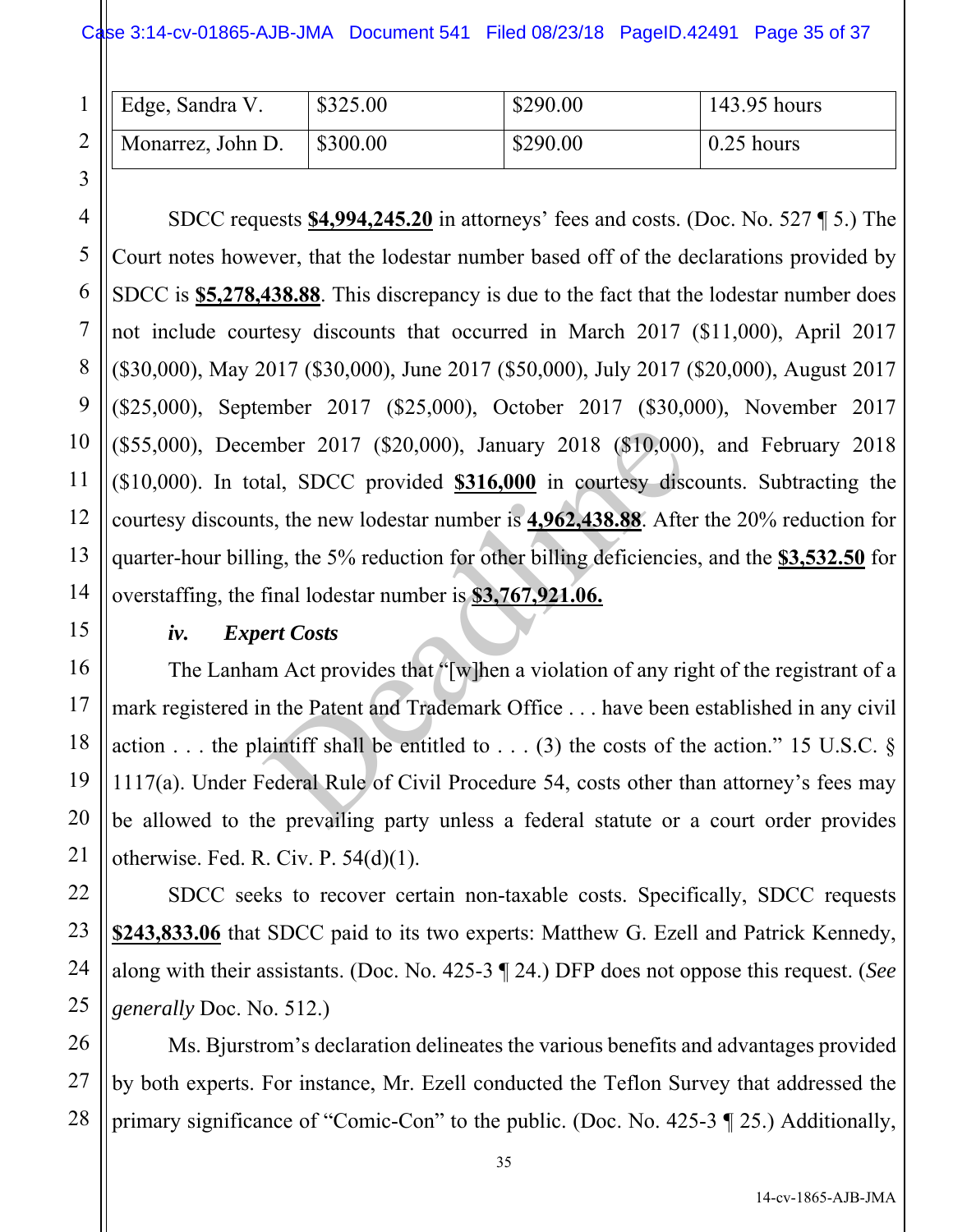1 2 3 4 5 Mr. Ezell performed substantive research and helped analyze and develop a response to the report prepared by DFP's expert Jeffrey Kaplan. (*Id.*) As to Mr. Kennedy, he was hired to assess SDCC's damage remedies and also prepared and submitted a detailed expert report and supplemental report. (*Id.* ¶ 26.) Both experts' invoices were provided to the Court. (Doc. No. 425-6.)

 It is clear from the record that Mr. Ezell's work was critical to SDCC's ultimate success in the action—specifically to its trademark infringement claim. Thus, given the reliance on Mr. Ezell and his survey, his fee of **\$92,323.56** for his work in connection with this matter was reasonably necessary for the prosecution of SDCC's case. *See SAS v. Sawabeh Info. Servs. Co.*, No. CV 11-04147 MMM (MANx), 2015 WL 12763541, at \*35 (C.D. Cal. June 22, 2015.) The Court will thus award **\$92,323.56** in costs.

12 19 In comparison, Mr. Kennedy's necessity is less clear. Though he testified to various important financial matters, his corrective advertising report stating that a brand repair program would cost \$9.62 million was not well-received by the jury as evidenced by the jury award of only \$20,000. (Doc. No. 234-1 at 22; Doc. No. 395 at 8.) Based on the foregoing, the Court in its discretion, advances only **\$120,000.00** instead of \$151,509.50 as costs to cover Mr. Kennedy's expenses. (Doc. No. 423-3 ¶ 26 (*see Brighton Collectibles, LLC v. Believe Production, Inc.*, No. 2:15-cv-00579-CAS (ASx), 2018 WL 1381894, at \*5 (C.D. Cal. Mar. 15, 2018)).) rvs. Co., No. CV 11-04147 MMM (MANx), 201:<br>2, 2015.) The Court will thus award **\$92,323.56** i<br>son, Mr. Kennedy's necessity is less clear. Thoug<br>ial matters, his corrective advertising report stat<br>ost \$9.62 million was not

 Accordingly, the Court awards SDCC **\$212,323.56** to cover the costs of its two experts. *See Lanyard Toys Ltd. v. Novelty, Inc.*, No. CV 05-8406-GW (JWJx), 2008 WL 11333941, at \*21 (C.D. Cal. Mar. 18, 2008) (explaining that the district courts "may award otherwise non-taxable costs . . .") (citation omitted).

## **CONCLUSION**

25 The Court has exhaustively and carefully considered the totality of the circumstances in this case. Having done so, the Court finds that this case stands out when compared to run of the mill trademark infringement cases. Accordingly, in its discretion,

6

7

8

9

10

11

13

14

15

16

17

18

20

21

22

23